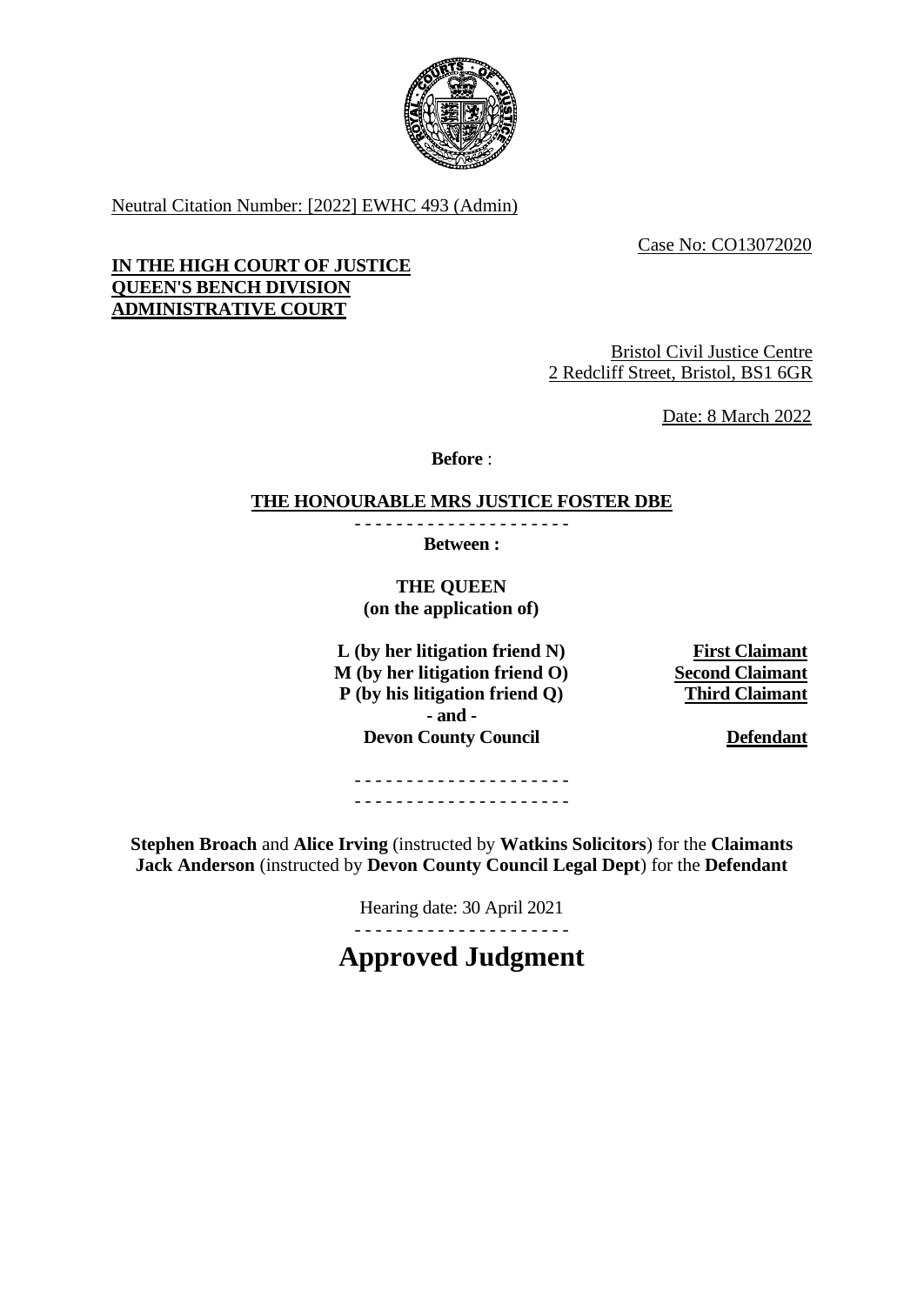# **THE HONOURABLE MRS JUSTICE FOSTER DBE:**

# **INTRODUCTION**

- 1. L, M and P are all children in respect of whom the Defendant local authority has have prepared and maintained Education Health and Care plans ("EHC plans") pursuant to their obligations under the Children and Families Act 2014 ("the Act") and the Special Educational Needs and Disability Regulations 2014/1530 ("the Regulations") made thereunder.
- 2. Although in respect of the cases before the court, the individual matters had already been resolved, a decision on the point of statutory interpretation arising was directed to be heard by the Court of Appeal who reversed the previous trial judge's decision to the effect that the issue was academic and ought not to be determined.
- 3. In broad terms, EHC plans are the mechanism by which children and young people up to the age of 25 years who have special educational needs and/or disabilities, have them appropriately met by provision secured by the local authority. The authority has responsibility for monitoring the special education provision secured, including an annual review, and future planning for each EHC plan. Statutory guidance for local authorities, schools and colleges is set out in the Special Educational Needs and Disability Code of Practice: 0 to 25 years ("the Code").
- 4. It is common ground that a strict timetable exists for many of the steps taken in respect of special educational provision under the EHC plans process, and this case concerns the question of whether there is also a fixed timeframe in respect of steps in the amendment of a plan where a local authority accepts amendment is necessary, during the compulsory statutory annual review.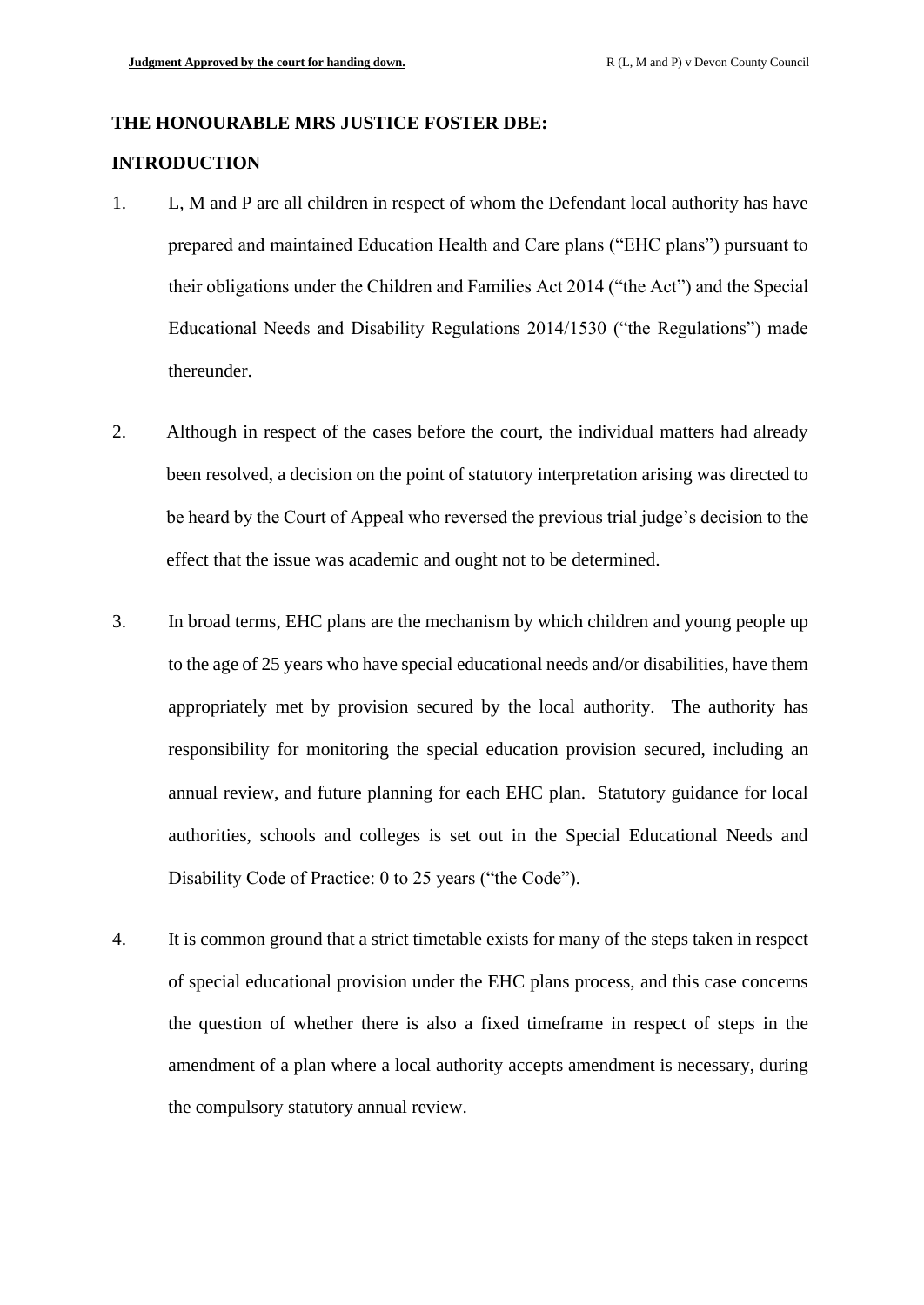- 5. The Claimants argue that necessarily, as an annual review feature, an overarching time frame does exist, and that within 12 weeks of the annual review meeting, properly read, the statutory scheme requires a local authority to issue a final amended EHC plan. This is an important step because the issue of the final amended plan triggers a right to contest provision under the plan on appeal. The Statutory Appeal Tribunal exercises a *de novo* jurisdiction and will decide the suitability of provision for itself if provision is appealed. The decisions made affect which school is to be attended and what provision is made for children who may require significant specialist input for their welfare. Delays, and the local authority's interpretation of the time provisions, mean an issue may not get before a Tribunal in time for the new academic year. The Claimants argue there is an imperative to accomplish all the steps in the amendment process as soon as possible in the best interests of the child or young person in question. The Defendant, by contrast, argues the Regulations impose no express time-limit for this part of the plan process, accordingly, the law will read in only a reasonable time in which to accomplish the statutory obligation, and that will lawfully protect the relevant interests.
- 6. In the cases of L, M and P, there were what the Claimants' representatives submit were indefensible delays by the Defendant, particularly in respect of the finalisation of amended plans for the Claimants. The facts of the individual cases are set out in more detail at paragraph 16 to 18 below. In summary, the Claimants allege that the Defendant significantly breached a time limit of four weeks from the statutory review meeting for sending a notice confirming its proposals for amending their EHC plans. It took nine weeks for the defendant to provide requisite notification under the Regulations to L, fourteen weeks in respect of M and twenty-five weeks in respect of P. Following this notification, the Defendant stipulated that an eight week time-limit from the date of sending the proposed amendments applied for the production of the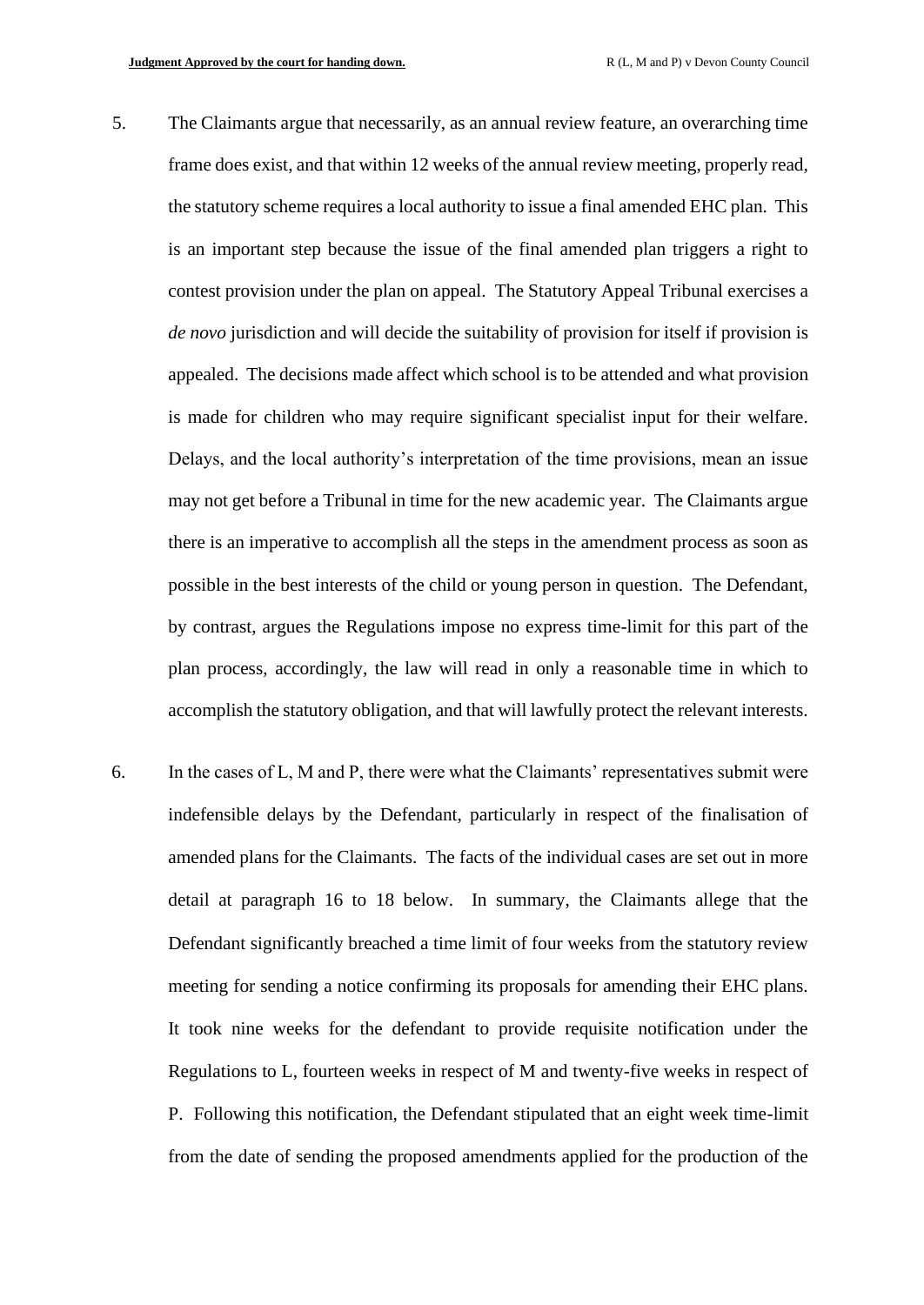finalised EHC plan thereafter. Mr Stephen Broach for the Claimants submitted with some force that delays are wholly undesirable in the context of education provision for persons with special needs. The children and young people necessarily are changing and developing rapidly and require appropriate provision to be made through time. He cites a significant impact upon the Claimants in this case. The delays in amending in turn delayed the ability of the Claimants' parents to appeal to the Tribunal to challenge deficiencies they saw in the finalised plans. The delay was said to have caused the parents of P to wait for the next annual review to seek to improve the plan for P, since it was too late to appeal effectively.

- 7. Mr Jack Anderson for the Defendant points to what he argues is the clear wording of the Regulations, in what he says is the operative provision, there is no express time limit, nor can one be read into the relevant part of the instrument.
- 8. The history of the case is unusual in that, although the substantive issue has not before been decided, the matter has been before the Administrative Court and before the Court of Appeal. Permission for the claim to proceed had been granted on two Grounds, only one of which is now in issue. By order of 7 August 2020 the Administrative Court dismissed them on the basis they were academic, since the delay in completing the statutory processes had ended and the court declined to reach a decision on the point of construction. The Claimants appealed that decision and on 16 March 2021, the Court of Appeal (Jackson LJ, Haddon-Cave LJ and Laing LJ) allowed the appeal, remitting the matter back to the Administrative Court for substantive determination of the issue of statutory construction in light of its importance to the practical operation of the scheme.
- 9. This is that substantive determination.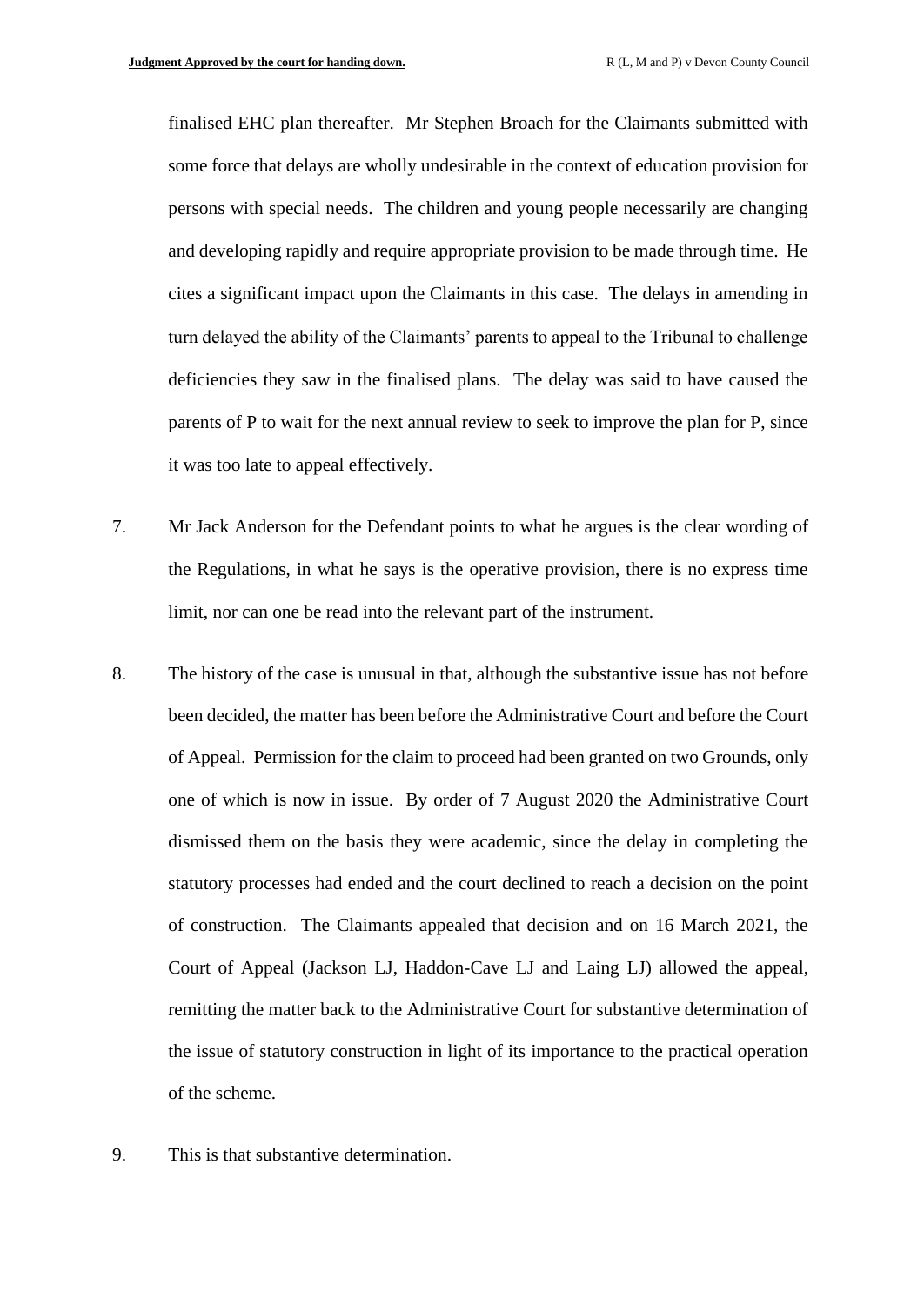- 10. The Claimants' case is that the Regulations governing the process of amendment on review must be read as requiring the proposed amendments to be sent along with the local authority's statutory decision that an amendment is proposed. They argue in their written materials that accepted canons of statutory construction allow, indeed would compel, the court to give that reading to the provisions. They rely on a range of arguments including the terms of both the enabling domestic legislation and the provisions of international treaties to the effect that words may be read into the Regulations in order to achieve the outcome which they say Parliament must, in this sensitive context, have intended. Absent such robust confirmation, a local authority operates without time limits which protect the children and young people who are beneficiaries of the EHC plan scheme.
- 11. The Defendant's case is that a local authority must notify a child's parents within four weeks of an annual review meeting of their *intention* to propose amendments (stage 1), but the specific amendments will be notified only subsequently (stage 2). No specified time constraint applies to stage 2 of the process. Further, the subsequent issue of the finalised EHC plan (Stage 3), will take place as soon as practicable, and, in any event, within 8 weeks of sending the parents the proposed amendments under stage 2. The timing of the final issue of the plan depends (on their reading), upon when they have given effect to stage 2.
- 12. Since on the Defendant's case there is no timing requirement for sending the proposed amendments to the parents under stage 2, this has the effect says Mr Broach, that there is no specific timeframe by reference to the annual review meeting, within which a local authority must issue the final amended EHC plan following such a review meeting. The timeframe thus remains in the control of the local authority.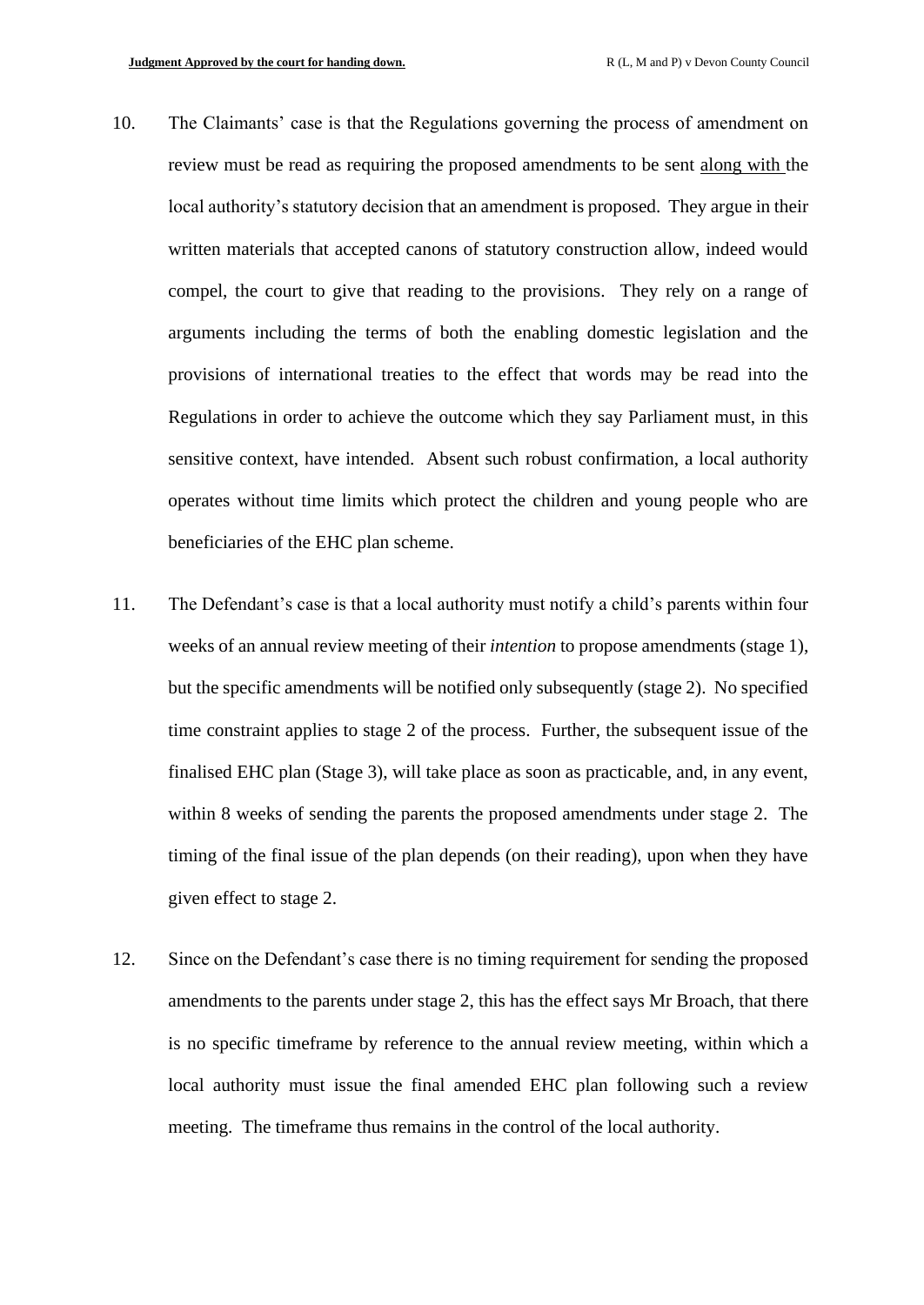- 13. In a nutshell, the Defendant contends that it is not possible to read into the Regulations the meaning attributed by the Claimant through any recognised canon of construction or other legal imperative. Had the draughtsman intended a time limit of the kind argued for by the Claimants, he or she could have inserted one. Nothing of the nature of that relied upon appears in the relevant wording, whereas it does appear in respect of other aspects of the plan process. The Defendant says there is no risk of injustice, nor a risk that the purpose of the enabling statute will be frustrated by adhering to the plain meaning of the wording. The timeframe for this part of the process, namely the production of the proposed amendments to the EHC plan, is governed by the requirements of reasonableness at common law. A concern about timing and delay may be given effect to in the usual way by an application for judicial review.
- 14. The Claimants argue such an analysis would allow a defendant in the position of Devon County Council, to plead that its resource position was relevant to a challenge based upon failure to act "as soon as reasonably practicable", and that cannot be right in the current context in which there is a strong imperative for speedy resolution at all stages.

#### **THE INDIVIDUAL CLAIMS**

- 15. The factual background to each of these cases is stark in terms of the chronology of each of the Claimants' experience. Given the emphasis on time limits within the Regulations, although the individual cases have been resolved, and as Mr Anderson notes, this is not a generalised challenge in respect of delay, it is appropriate to set out what has happened in respect of each of these Claimants. The essential chronologies are as follows.
- 16. With regard to the First Claimant L, on 2 December 2019 there was an EHC plan review meeting. By 5 February 2020 L had sent a pre-action protocol letter asking for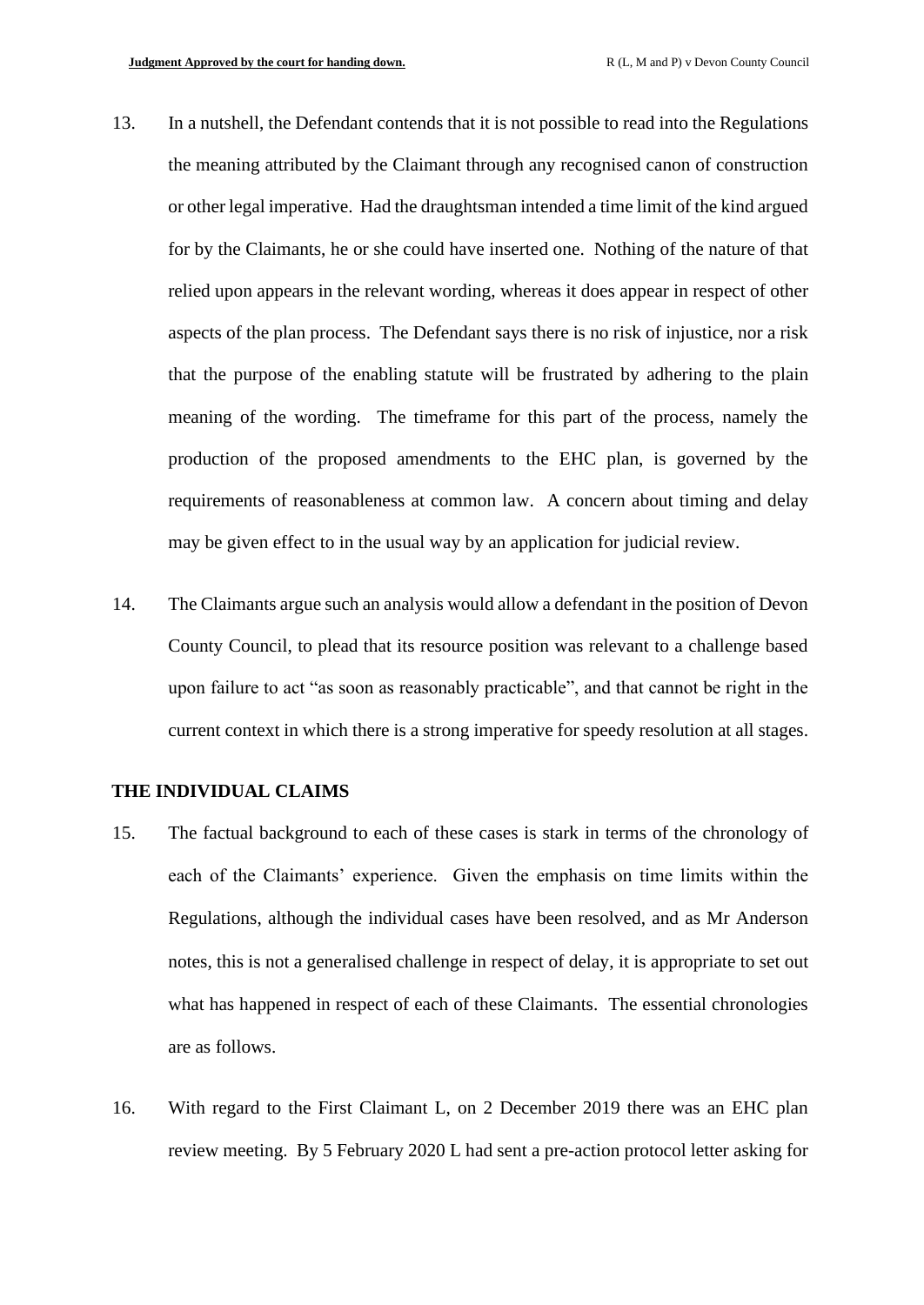a decision notice and for the proposed amendments, then on 6 February 2020 the Defendant issued notice of a decision to amend the EHC plan. Four days later they promised to provide the proposed amendments by 2 March 2020 but said "*The only obligation is … to issue the amended final plan within 8 weeks of the decision notice".* 

On 2 March 2020 a further pre-action protocol letter was sent requesting the proposals for amendment. They were issued the day after. L requested the Defendant to issue the final plan by 16 March 2020 but, on 17 March the Defendant said, "*we have 8 weeks from the date we issued the amends to [complete] this part of the process*". A further pre-action letter followed on 19 March 2020, requesting the final EHC plan. The next day the Defendant stated: "*the Council is endeavouring to issue the final plan within 8 weeks of its decision*". The final amended EHC plan was issued on 17 April 2020. This claim had been issued by 5 April. L lodged an appeal against the final amended plan on 15 May 2020, which appeal was allowed on 15 September 2020. L began the new school placement at the start of November. The final amended EHC plan, dated 18 December 2020 was received on 22 December 2020.

17. A review meeting was held in respect of the Second Claimant M on 29 October 2019. A pre-action protocol letter was sent on the 23 January 2019 requesting the amended EHC plan within two weeks. A notice of decision to amend was issued on 6 February 2020, and four days later proposed amendments were promised by 2 March 2020, and accompanied by the same statement about timings above. On 3 March 2020 the proposed amendments were sent. Six days later, L requested the final plan be issued by 13 March 2020. It was not, and a pre-action protocol letter on 23 March 2020, requested the decision by 27 March 2020. On that date the Council stated they were endeavouring to provide it within eight weeks of its decision. It arrived on 15 April 2020. This claim had been issued on 5 April 2020. An appeal of 1 May 2020 was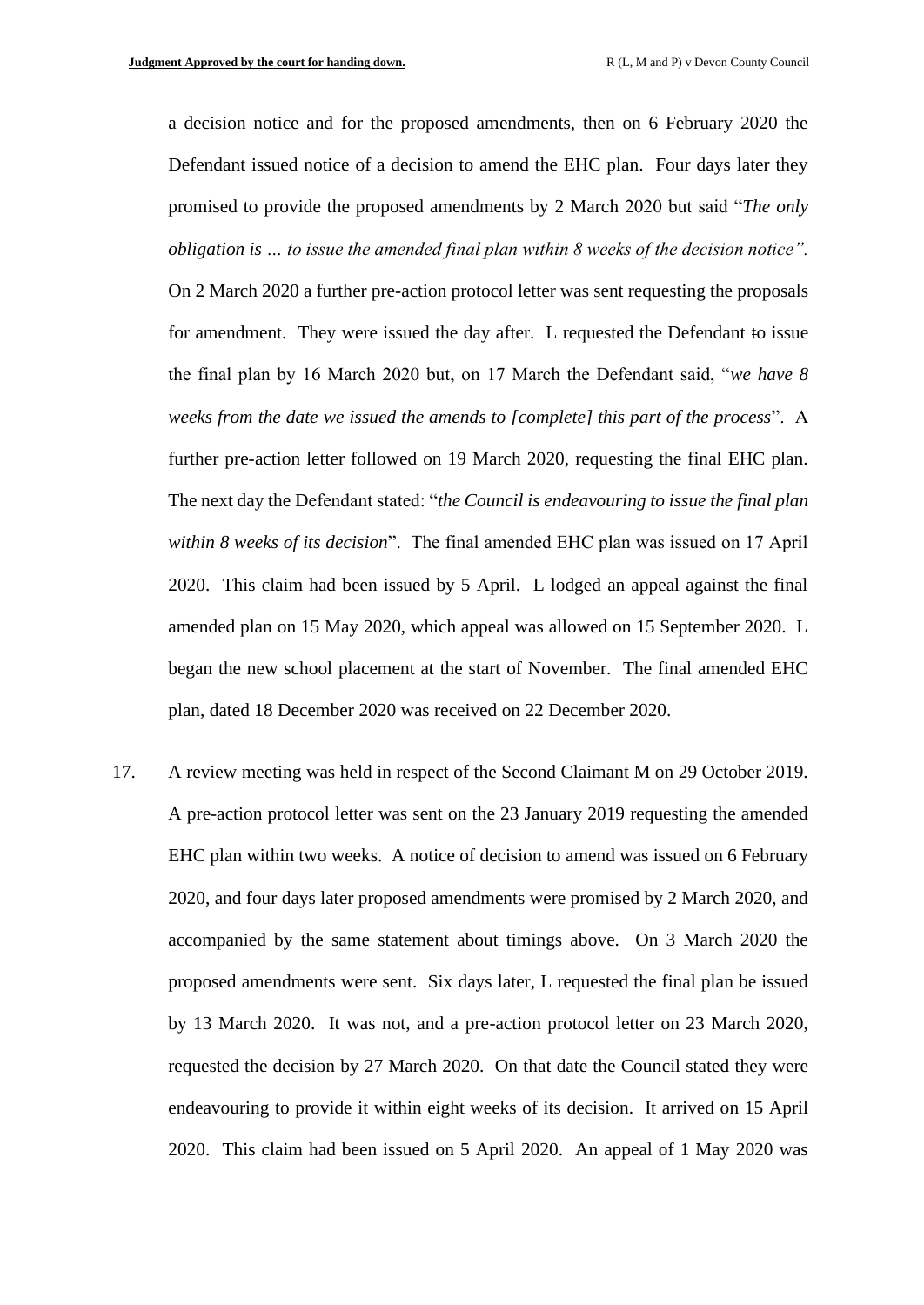allowed on 30 October 2020, and on 6 November 2020 M began a new school placement. The actual final amended EHC plan dated 17 December 2020 was issued on 22 December 2020.

- 18. As to the Third Claimant P, on 15 February 2020, by mistake, a final amended EHC plan was issued, but without any consultation as required by section 44 (6) of the Act. On 12 March 2020 P made a challenge, on this basis, with a pre-action protocol letter dated 26 March 2020. The Defendant issued a notice of decision to amend the plan on 2 April 2020, and the next day indicated they would issue proposed amendments by 17 April 2020. Again, they stated that a timescale of 8 weeks applied to the amended EHC plan. The proposed amendments were issued on 17 April 2020, by which time P had applied to be joined to this claim. On 14 May 2020 the final amended plan was issued. On 11 November 2020 there was an annual review at which amendments were recommended. On 8 December 2020 proposed amendments were issued and a final amended EHC plan produced on 29 January 2021.
- 19. Fairly, and realistically, Mr Anderson for the local authority accepts that there was delay in issuing notification of the Defendant's decision whether or not to maintain, amend or cease the Claimants' EHC plans. The Defendant accepted in terms that even the statutory time limits which they accept, had not been met. But, correctly, he stated that this appeal was not about pure delay (which the Defendant squarely blamed upon resources).

#### **THE LEGAL FRAMEWORK**

20. The statutory system places on a local authority a duty to exercise its functions with a view to ensuring that all children and young people with learning difficulties or disabilities in their areas are identified. The parents of a child, or a young person may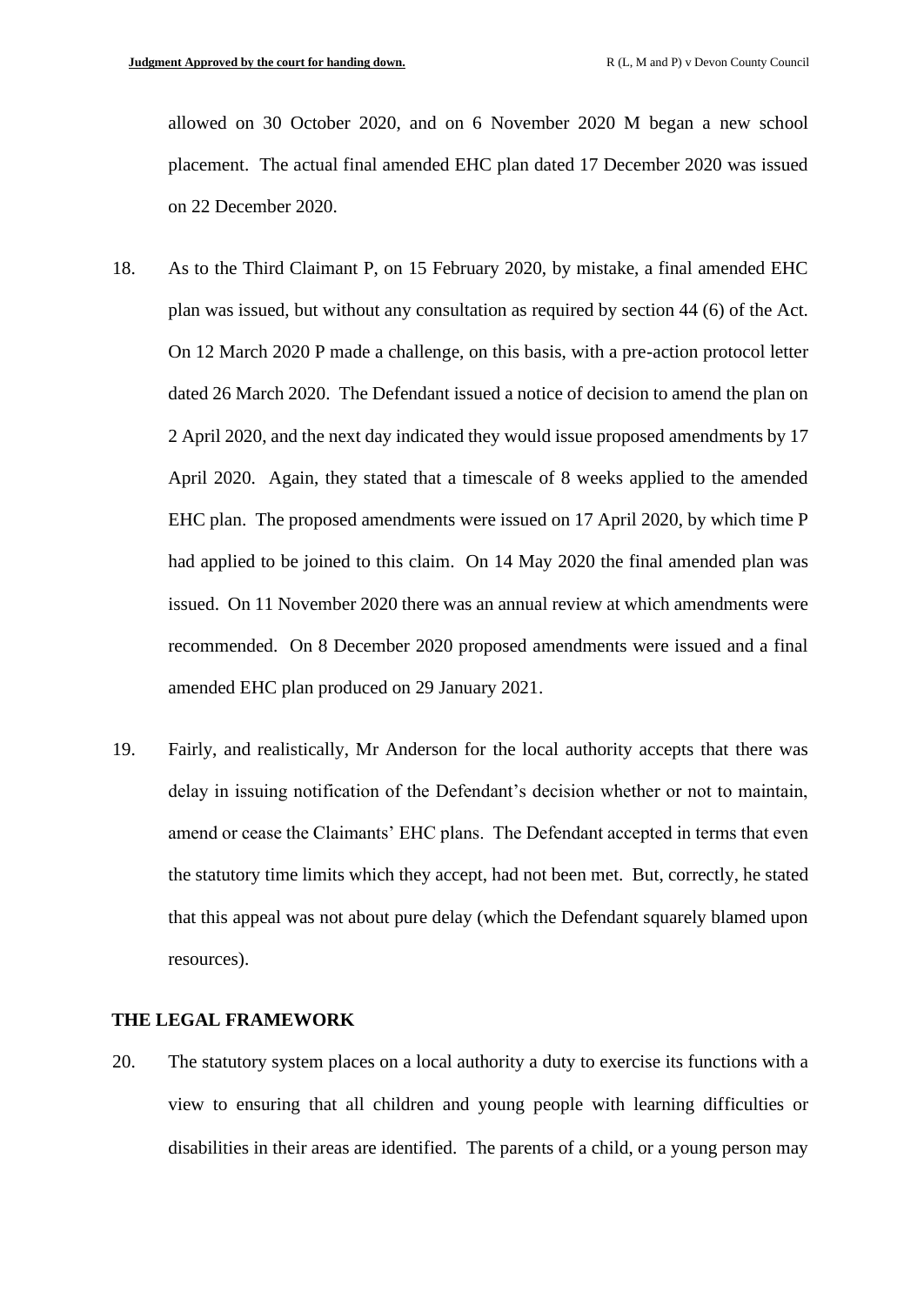request an assessment of the educational, health care, and social care needs of a child or a young person and there is a right of appeal against a refusal to assess. In the light of an assessment, if it is necessary for special educational provision to be made, the local authority must secure the preparation of an EHC plan and, once prepared, they must maintain it. This system of EHC plans replaced the previous Statements of Special Educational Need under the Education Act 1996.

21. I take the following succinct encapsulation of the primary and secondary legislative framework from the judgment of Laing LJ in the Court of Appeal in this case ([2021] EWCA Civ 335):

> "*4. Section 37(1) of the Children and Families Act 2014 ('the Act') makes provision for EHC plans 'Where, in the light of an EHC assessment, it is necessary for special educational provision to be made for a child…in accordance with an EHC plan…'. Section 37(2) of the Act explains what must be specified in an EHC plan. Section 37(4) enables Regulations to be made 'about the preparation, content, maintenance, amendment and disclosure of EHC plans'. When a local authority maintains an EHC plan for a child, it must secure for the child the educational provision which is specified in the EHC plan (section 42(2)).*

> "*5. Section 44(1) requires a local authority annually to review a plan which it maintains. Section 44(2) provides for when a local authority must re-assess a child's needs. When a local authority reviews an EHC plan or re-assesses a child's needs, it must consult the child's parents (section 44(6)). Section 44(7) enables Regulations to make provision about reviews and re-assessments. Section 44(8) and (9) make further provision about such Regulations.*

> "*6. Section 51 of the Act confers a right of appeal to the First-tier Tribunal ('the FTT', known in this context as 'SENDIST') on the parent of a child against the matters specified in section 51(2). That right may be exercised after an amendment to an EHC plan (section 51(3)(b)).*

> "*7. Section 77(1) obliges the Secretary of State to issue a code of practice giving guidance about the exercise of their relevant functions to local authorities, among others. Local authorities,*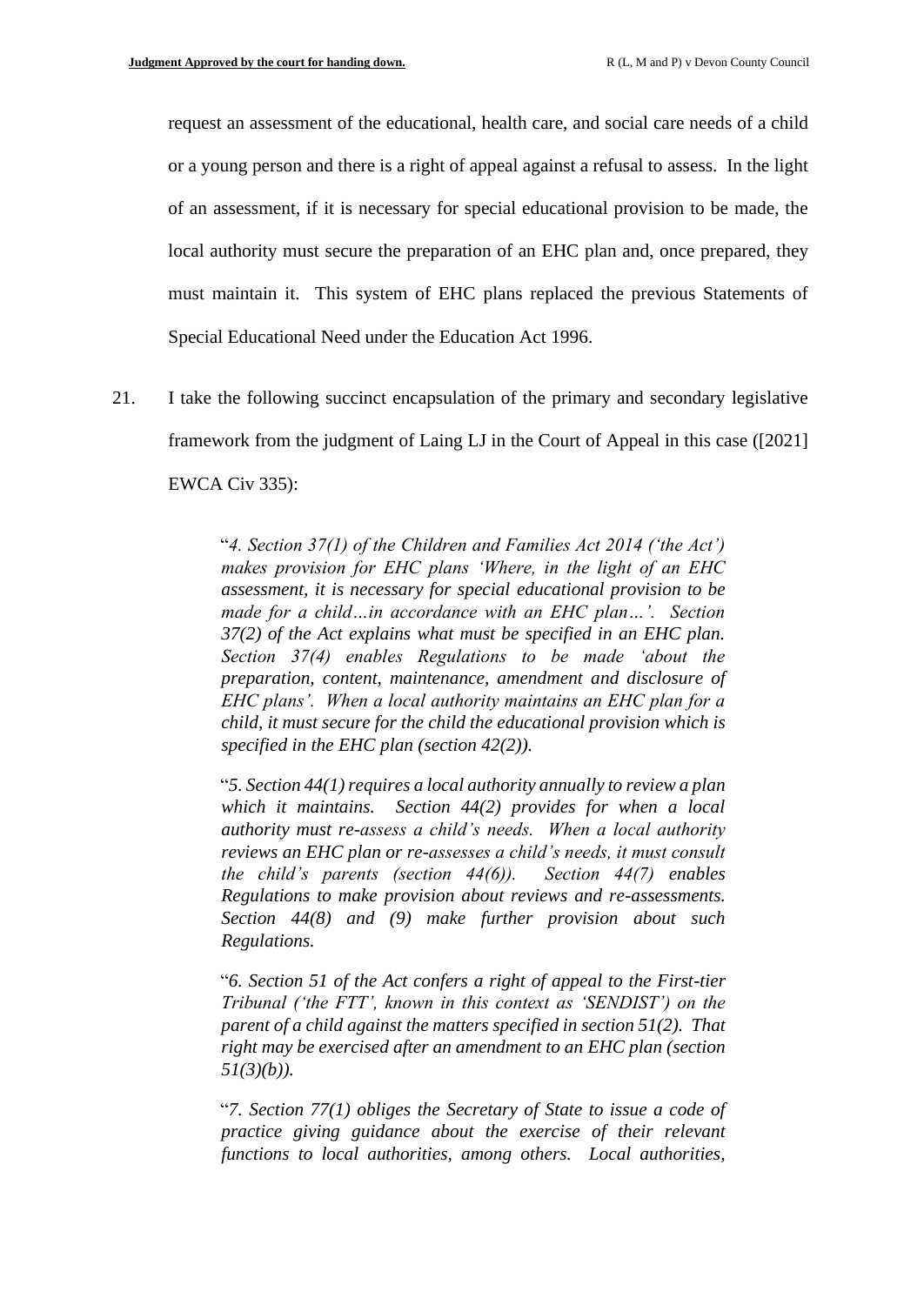*among others, must 'have regard to' the code when exercising those functions (section 77(4)).*

"*8. The Regulations made under sections 37(4) and 44(7) of the Act are the Special Educational Needs and Disability Regulations (2014 SI No 1530) ('the Regulations'). Regulation 18 describes the circumstances in which a local authority is obliged to review an EHC plan. These include where a child is within 12 months of a transfer from one phase of education to another. In such a case, the local authority must review and amend the EHC plan by a specific date, which, in the case of children under 16, is 15 February in the calendar year of the transfer.*

"*9. When a local authority reviews the EHC plan of a child who goes to school, they must ensure that there is a review meeting, to which the child's parents, among others, must be invited (Regulation 20(1)). The local authority must ask the head teacher of the school to prepare a report setting out his or her recommendations for any amendments to the EHC plan and referring to any difference between those and the recommendations of others attending the meeting (Regulation 20(8)). That report must be sent out 'within two weeks of the review meeting' (Regulation 20(9)). The local authority must then decide whether it wants to amend the EHC plan and must notify the parent 'within four weeks of the review meeting' (Regulation 20(10)).*

"*10. Regulation 22 is headed 'Amending an EHC plan following a review'. A local authority which is 'considering amending an EHC plan' must comply with the obligations listed in Regulation 22(1). Where a local authority is 'considering amending an EHC plan' it must send the child's parent a copy of the EHC plan with 'a notice specifying the proposed amendments…' (Regulation 22(2)(a)) and give them at least 15 days in which to make representations on the draft plan (Regulation 22(2)(c)). Where a local authority 'decides to amend the EHC plan' after representations from the child's parent, it must send 'the finalised' EHC plan to the child's parent 'as soon as practicable, and in any event, within 8 weeks of' the date when the local authority sent a copy of the EHC plan in accordance with Regulation 22(2)(a) (Regulation 22(3))."*

- 22. Paragraphs 9 and 10 above describe that part of the scheme with which this Court is concerned.
- 23. The relevant parts of the Regulations are as follows: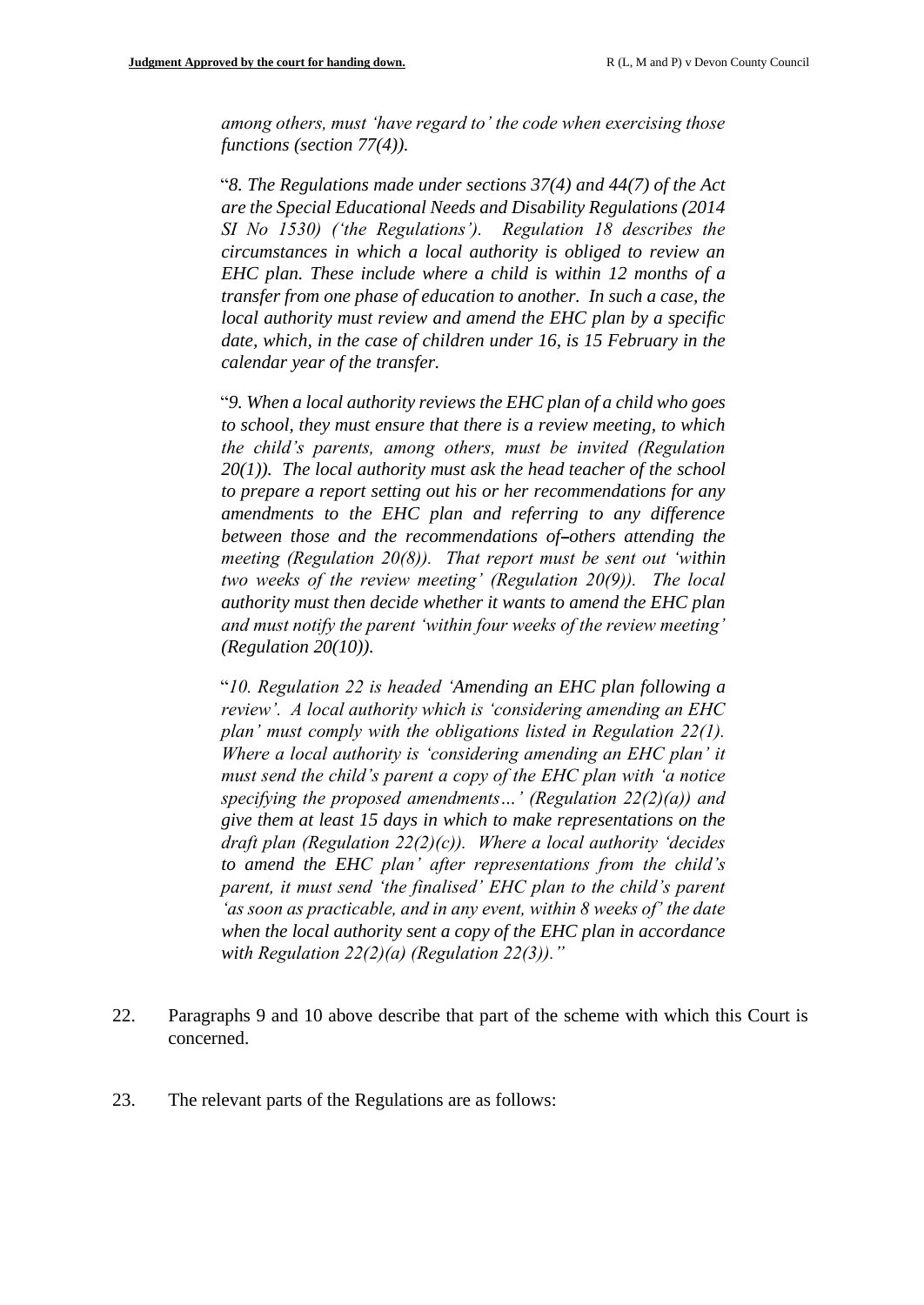#### **Reg. 20 Review where the child or young person attends a school or other**

#### **institution**

"*(ZA) This regulation applies where a local authority carry out a review of an EHC plan and the child or young person concerned attends a school or other institution.*

- *(1) As part of a review of a child or young person's EHC plan, the local authority must ensure a meeting to review that the EHC plan is held and in the case of a child or young person attending a school referred to in paragraph (12), can require the head teacher or principal of the school to arrange and hold that meeting.*
- *(2) The following persons must be invited to attend the review meeting–*
- *(a) the child's parent or the young person;*
- *(b) the provider of the relevant early years education or the head teacher or principal of the school, post-16 or other institution attended by the child or young person;*
- *(c) an officer of the authority who exercises the local authority's education functions in relation to children and young people with special educational needs;*
- *(d) a health care professional identified by the responsible commissioning body to provide advice about health care provision in relation to the child or young person;*
- *(e) an officer of the authority who exercises the local authority's social services functions in relation to children and young people with special educational needs.*
- *(3) At least two weeks' notice of the date of the meeting must be given.*
- *(4) The person arranging the review meeting must obtain advice and information about the child or young person from the persons referred to in paragraph (2) and must circulate it to those persons at least two weeks in advance of the review meeting…*
- *…*
- *(7) Where the child or young person attends a school referred to in paragraph (12), the local authority must ask the head teacher or principal of the school to prepare a written report on the child or young person, setting out that person's recommendations on any amendments to be made to the EHC plan, and referring to any difference between those*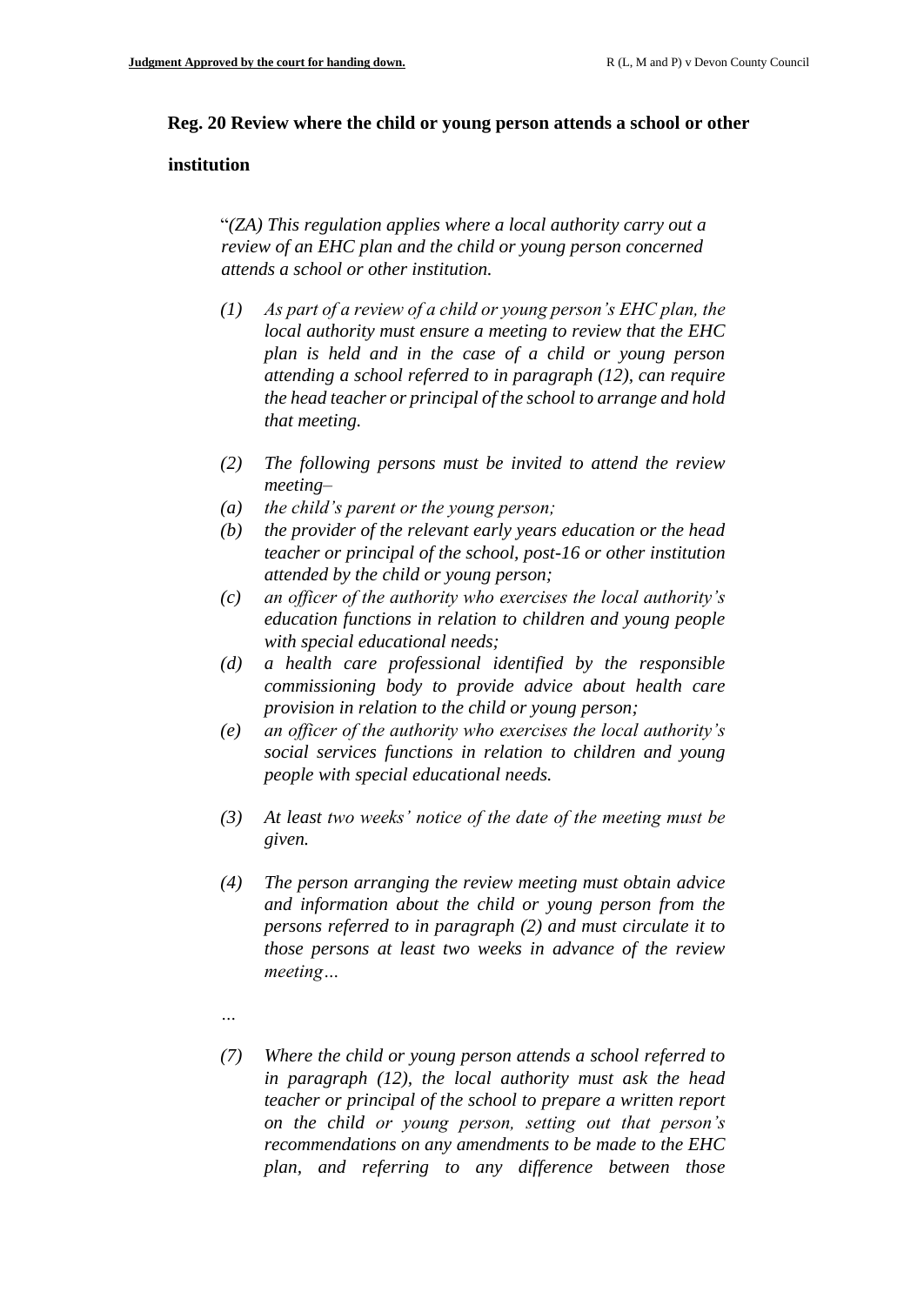*recommendations and recommendations of others attending the meeting.*

- *(8) Where the child or young person does not attend a school referred to in paragraph (12), the local authority must prepare a written report on the child or young person, setting out its recommendations on any amendments to be made to the EHC plan, and referring to any difference between those recommendations and recommendations of others attending the meeting.*
- *(9) The written report must include advice and information about the child or young person obtained in accordance with paragraph (4) and must be prepared within two weeks of the review meeting and sent to everyone referred to in paragraph (2).*
- *(10) The local authority must then decide whether it proposes to –*
- *(a) continue to maintain the EHC plan in its current form;*
- *(b) amend it; or*
- *(c) cease to maintain it,*

*and must notify the child's parent or the young person and the person referred to in paragraph (2)(b) within four weeks of the review meeting.*

- *(11) If the local authority proposes to continue or to cease to maintain the child or young person's EHC plan, it must also notify the child's parent or the young person of [their right to appeal].*
- *(12) Schools referred to in this paragraph are –*
- *(a) maintained schools;*
- *(b) maintained nursery schools;*
- *(c) Academy schools;*
- *(d) alternative provision Academies;*
- *(e) pupil referral units;*
- *(f) non-maintained special schools;*
- *(g) independent educational institutions approved under section 41 of [the Children and Families Act 2014].*

…

### "**Reg. 22 Amending an EHC plan following a review**

…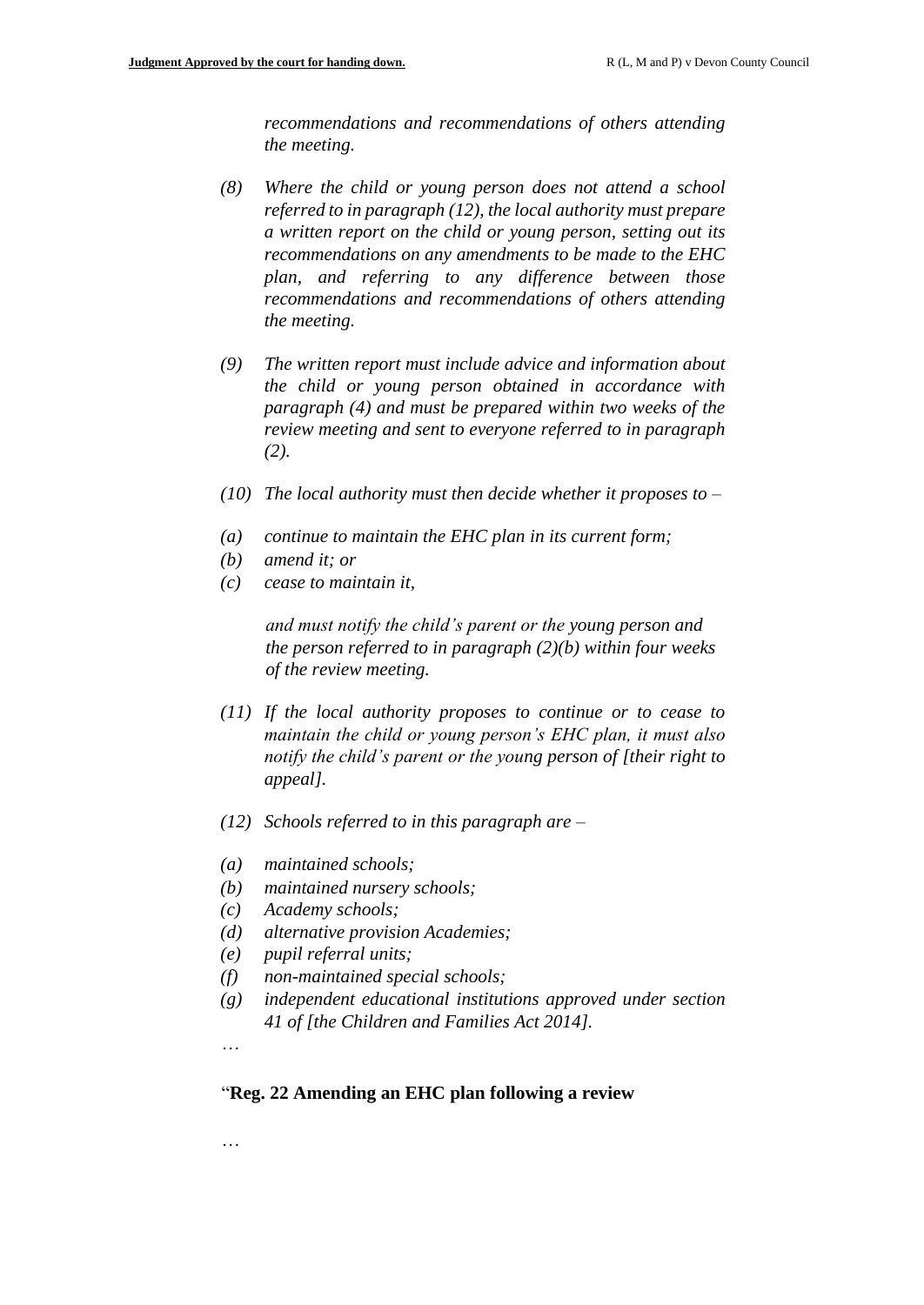- *(2) Where the local authority is considering amending an EHC plan following a review it must –*
- *(a) send the child's parent or the young person a copy of the EHC plan together with a notice specifying the proposed amendments, together with copies of any evidence which supports those amendments…*
- …
- *(3) Where the local authority decides to amend the EHC plan following representations from the child's parent or the young person, it must send the finalised EHC plan to –*
- *(a) the child's parent or to the young person…*
- *...*

*as soon as practicable, and in any event within 8 weeks of the local authority sending a copy of the EHC plan in accordance with paragraph (2)(a)…*

- …
- *(5) When sending a finalised EHC plan to child's parent or young person in accordance with paragraph (3) … the local authority must also notify them of*
- *(a) ...their right to appeal..."*
- 24. Regulation 21 (not set out) deals with review of a plan where the child or young person does not attend a school or other institution and broadly mirrors Regulation 20. Regulation 24 states that a local authority does not need to reassess where it has carried out an assessment or reassessment within the period of six months prior to the request or, where it is not necessary. Where a reassessment is requested, there is a 15 day time limit under Regulation 25 for notifying the parents or the young person of whether or not it is necessary – and rights of appeal inhere. Regulation 27 imposes a long stop of 14 weeks for the notification to the parents (et cetera) of an amended or replaced plan following a re-assessment.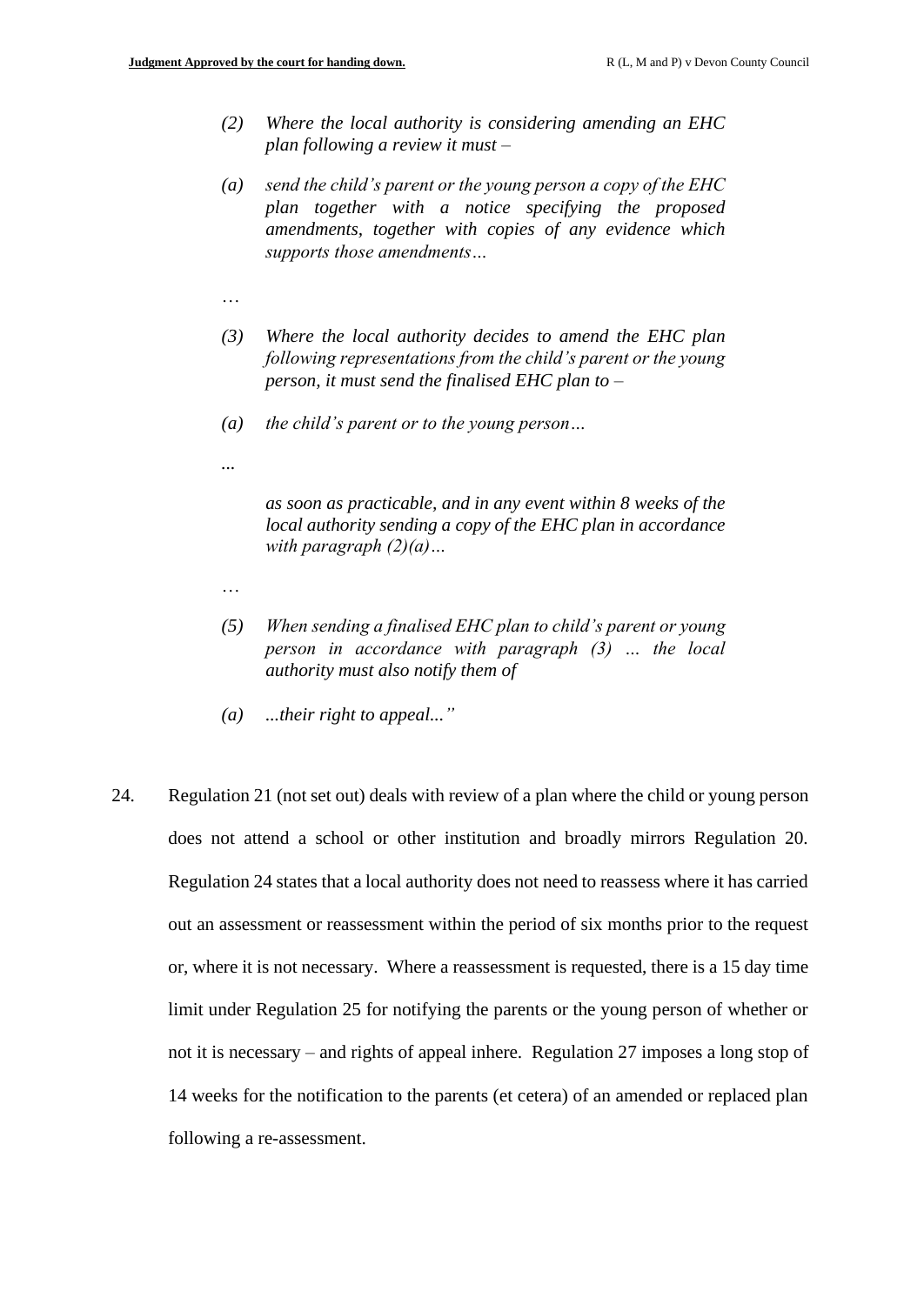25. Local authorities must have regard to the Code. Both sides rely on the Code to support

their interpretation. Relevantly, the Code provides:

"*9.176 … Within four weeks of the review meeting, the local authority must decide whether it proposes to keep the EHC plan as it is, amend the plan, or cease to maintain the plan, and notify the parent or the young person and the school or other institution attended… If the plan needs to be amended, the local authority should start the process of amendment without delay (see paragraph 9.193 onwards) …*

*"9.193 This section applies to amendments to an existing EHC plan following a review, or at any other time a local authority proposes to amend an EHC plan other than as part of a reassessment. EHC plans are not expected to be amended on a very frequent basis. However, an EHC plan may need to be amended at other times where, for example, there are changes in health or social care provision resulting from minor or specific changes in the child or young person's circumstances, but where a full review or reassessment is not necessary.*

*"9.194 Where the local authority proposes to amend an EHC plan, it must send the child's parent or the young person a copy of the existing (non-amended) plan and an accompanying notice providing details of the proposed amendments, including copies of any evidence to support the proposed changes. The child's parent or the young person should be informed that they may request a meeting with the local authority to discuss the proposed changes.*

*"9.195 The parent or young person must be given at least 15 calendar days to comment and make representations on the proposed changes, including requesting a particular school or other institution be named in the EHC plan, in accordance with paragraphs 9.78 to 9.94 of this chapter.*

*"9.196 Following representations from the child's parent or the young person, if the local authority decides to continue to make amendments, it must issue the amended EHC plan as quickly as possible and within 8 weeks of the original amendment notice. If the local authority decides not to make the amendments, it must notify the child's parent or the young person, explaining why, within the same time limit.*

*"9.197 When the EHC plan is amended, the new plan should state that it is an amended version of the EHC plan and the date on which it was amended, as well as the date of the original plan. Additional advice and information, such as the minutes of a review meeting and accompanying reports which contributed to the decision to amend*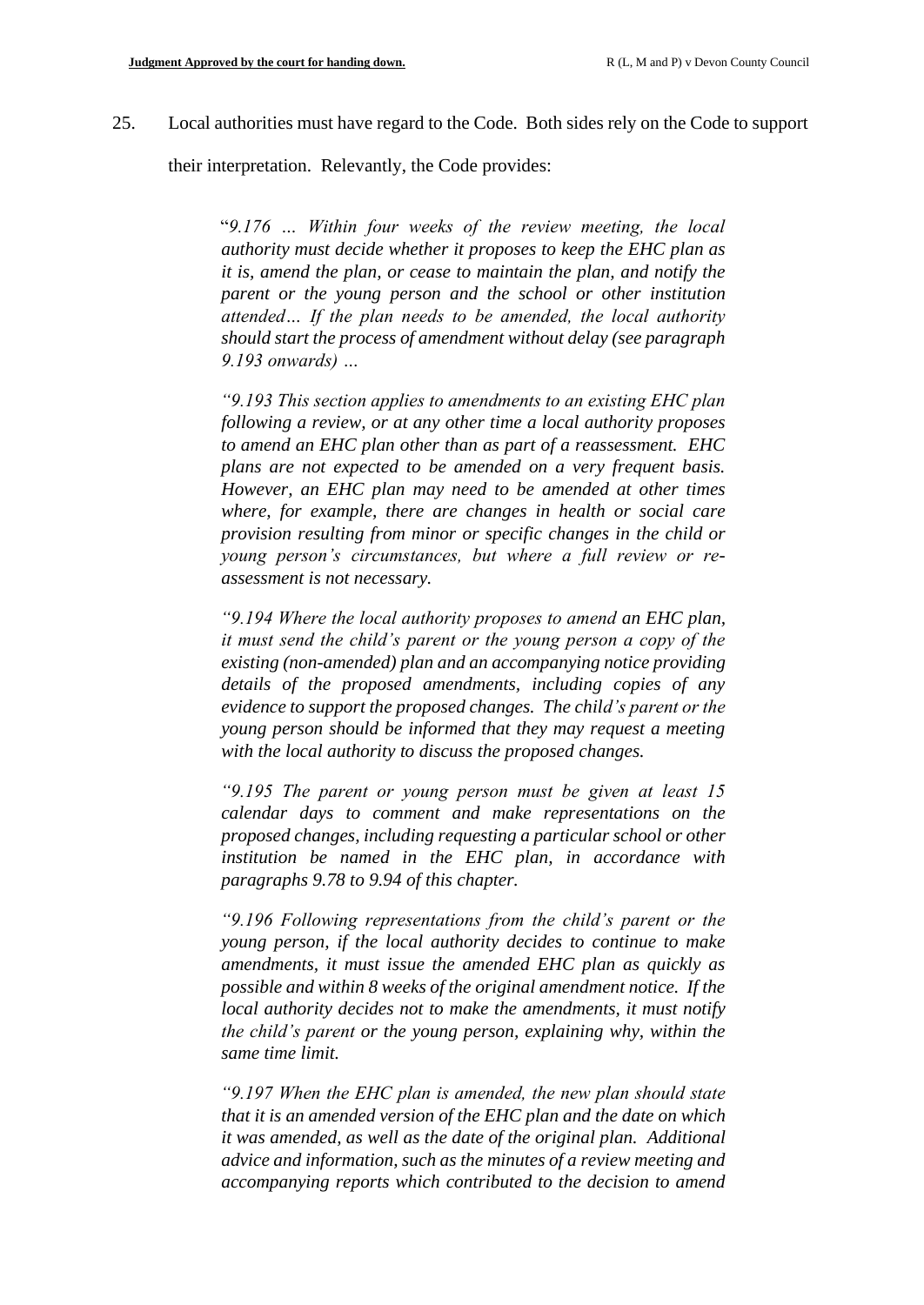*the plan, should be appended in the same way as advice received during the original EHC needs assessment. The amended EHC plan should make clear which parts have been amended. Where an EHC plan is amended, the following review must be held within 12 months of the date of issue of the original EHC plan or previous review (not 12 months from the date the amended EHC plan is issued).*

*"9.198 When sending the final amended EHC plan, the local authority must notify the child's parent or the young person of their right to appeal and the time limit for doing so, of the requirement for them to consider mediation should they wish to appeal, and the availability of information, advice and support and disagreement resolution services.*"

- 26. The statutory duty to consider whether special educational provision is necessary under an EHC plan is governed by section 36 of the Act. It provides a system with a demanding timetable and a continuing obligation. For example, it includes a duty of reassessment where a child or young person has not been assessed during the previous six months. Where the authority holds the opinion a child has or *may* have special educational needs and the plan *may* be necessary it *must* secure an assessment.
- 27. Section 44 of the Act governs reviews and reassessments and requires a review in the period of twelve months from when a plan was first made, and then each subsequent twelve months, with a discretion to review where necessary at any other time.
- 28. Certain aspects of the system are immediately striking: short timescales attach to each material step – the opportunities for disapplying the time strictures are limited. By way of example, exceptions exist in respect of requests made during a time of school closure for 4 weeks or more, or exceptional personal circumstances pertaining to the child or family (see for example Regulation  $5(4)(a)$  or (c)). Under Regulation 10(4) where the local authority decides not to secure an EHC plan, it has a long stop-time limit to give notification of 16 weeks from the request for an assessment in accordance with section 36(1) of the Act, or the local authority becoming responsible for the child or young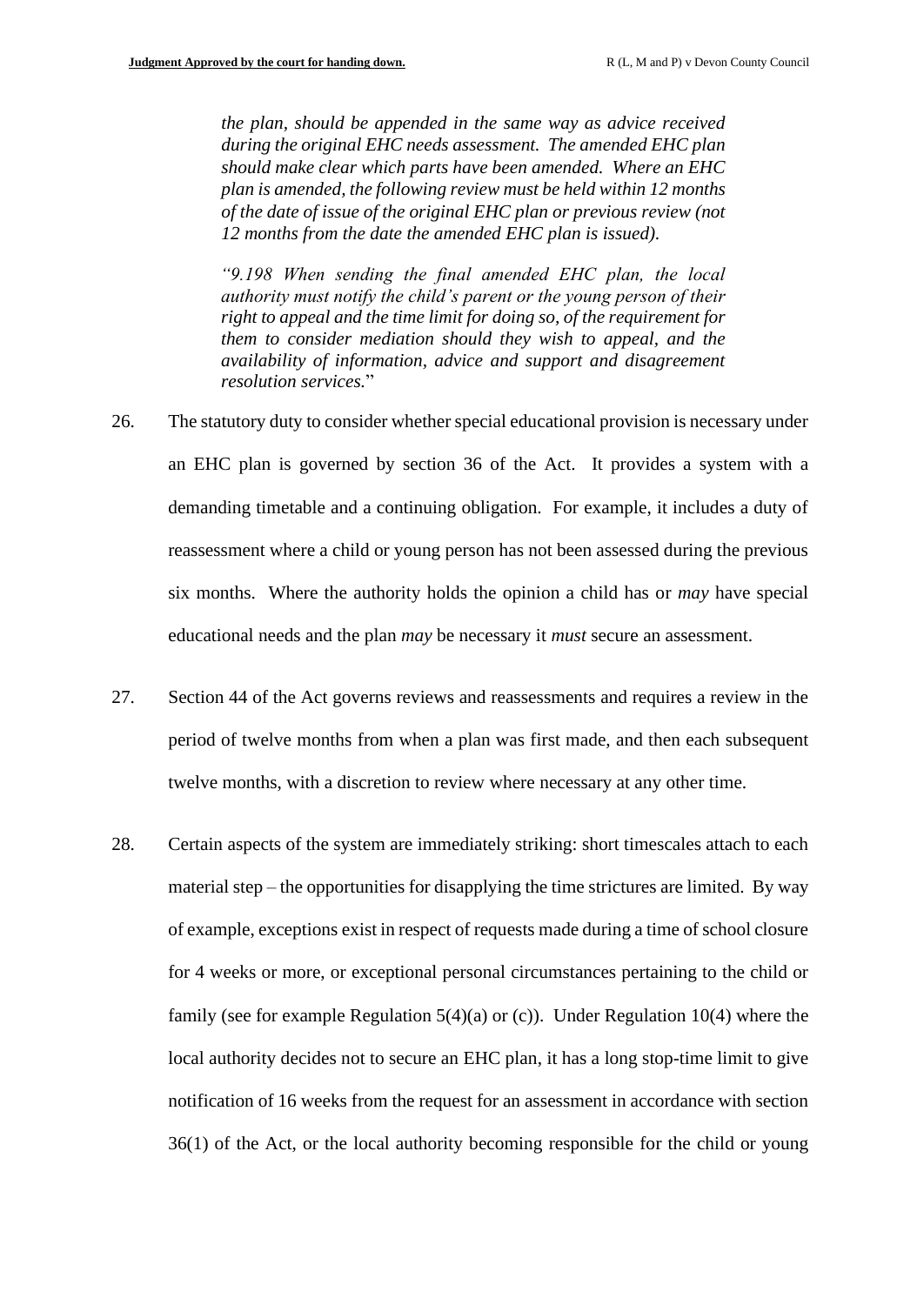person in question. Regulation 13 follows a similar pattern with regard to sending a draft plan to the child's parents or to the young person, imposing a long-stop of 20 weeks for sending the finalised plan to the relevant parties, from the date of request for assessment under section 36(1) of the Act.

- 29. Time limits for steps to be taken within the process are not always detailed nor explicit. For example, Regulation 3 requires a local authority to consult the child's parent or the young person "as soon as practicable" after receiving a request for a needs assessment and before determining whether special educational provision under a plan is necessary. It does not on its face give a more defined time-limit. However, Regulation 4 does indicate a "6 weeks from request" time-limit for notifying parents or the young person of a negative determination. Such determination must have been reached on the basis of the Regulation 3 consultation. This conditions the time-limit for the consultation to a time within the 6 weeks, which must incorporate time for the local authority's consideration. The processes, whether of making an assessment of needs, initiating a plan, or reviewing one, involve significant evidence gathering and consultation. Notwithstanding these obligations, the timescales for decision-making are throughout, relatively short.
- 30. As was argued by the Claimants, in fact Regulations 5, 8, 10 and 13 all stipulate timeframes when a request for an EHC needs assessment is first received.
- 31. The framework shows there are three possible outcomes to an annual review
	- i) everything continues as before and the EHC plan continues unchanged
	- ii) the EHC plan continues but is amended
	- iii) the EHC plan ceases.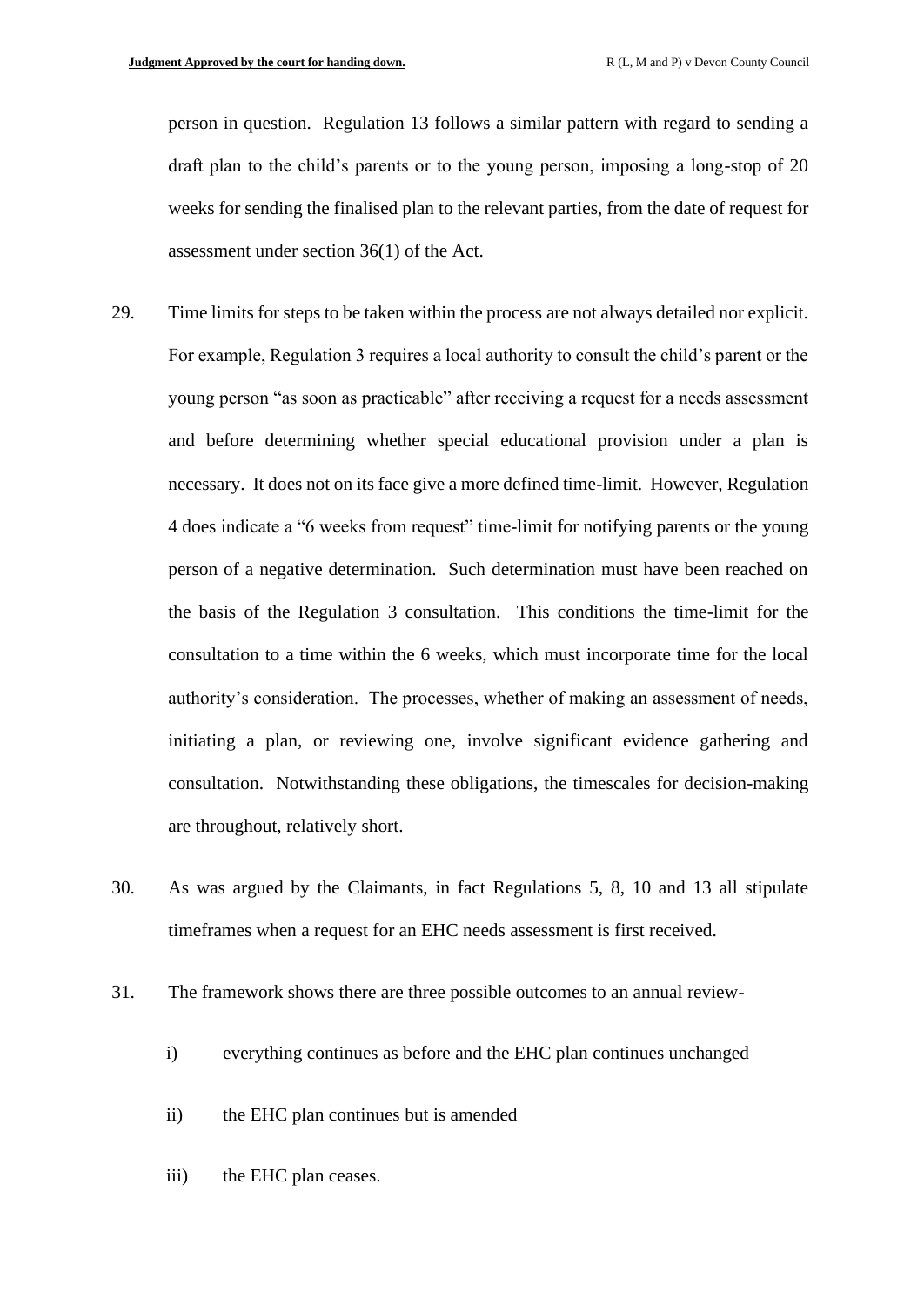- 32. The plan process also involves an opportunity to challenge the substantive decisions made at each stage. Where a simple continuation or cessation is in issue, the appeal right incepts at once (see Regulation 20(11)).
- 33. The nub of the problem is whether or not a time limit is given in, and if not, should be read into, the provisions governing the notification of proposed amendments to an EHC plan following review.
- 34. As set out, a statutory obligation is imposed upon a local authority to review plans on a regular basis, namely within each 12 month period. This regular review which may produce amendments to a plan is the subject of this case. There is another channel of ad hoc amendment within the scheme under the Act and Regulations: by Regulation 28 amending an EHC plan without a review or reassessment:

*"If, at any time, a local authority proposes to amend an EHC plan it shall proceed as if the proposed amendment were an amendment proposed after a review."*

35. On the annual review route, following an annual review meeting, the local authority must decide what it proposes to do in relation to the child or young person's EHC plan and notify the child's parents (or the young person) of this decision "within four weeks of the review meeting" (Regulation 20(10)). If it proposes to keep the EHC plan in its current form or to cease to maintain the EHC plan it must, at the same time, notify the parents or young person of their right to appeal (Regulation 20(11)).

#### **THE ARGUMENTS**

35. The substance of the Claimants' complaint is that in their situation, the proposed amendment should have been served at the same time as the local authority gave notice that they proposed to amend the EHC plan. If this were so, the obligation to notify of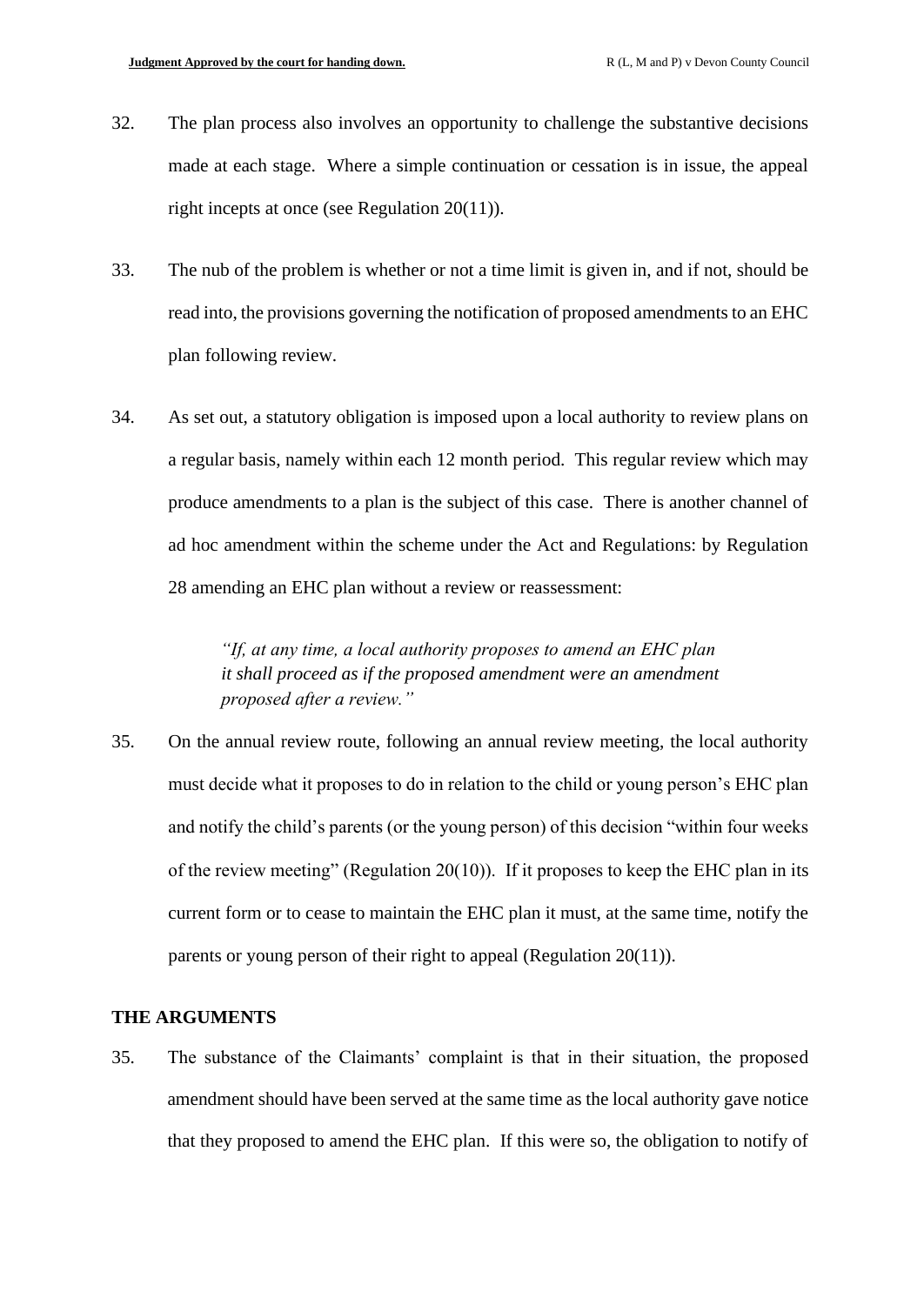the decision to amend and the proposed amendments would be served on them within four weeks of the review meeting.

- 36. I note that in his detailed and compelling correspondence, Dr Lomax, solicitor on behalf of the Claimants, has consistently urged the local authority that this is an appropriate reading of the Regulations. He said Regulations 20(10), 22(2)(c) and 22(3) *combined* allowed up to 12 weeks from annual review to service of the final amended EHC plan.
- 37. Mr Broach reminds the Court that the Code emphasises the time scale is tight and submits it is consistent with a coterminous obligation to notify both an intention to amend and the proposed amendments. The Defendant by the same token, points to paragraph 9.176 which indicates that the local authority should start the process of amendment without delay if the plan needs to be amended. The Defendant says this underscores the distinction between a decision to amend and a decision to continue or cease to maintain a plan, which are separate and treated differently.
- 38. Paragraph 9.194 indicates that where the local authority proposes to amend the plan it must send the parent or the young person a copy of the existing unamended plan and an accompanying notice providing details of the proposed amendments. The Claimants say this supports their reading; the Defendant says it supports theirs, and argues the paragraph refers to the later transmission of the actual proposed amendments.
- 39. Mr Broach argues that a purposive construction of Regulation 20 consistent with the Act is available. He suggests the scheme is incoherent if it is read so as to omit a timelimit for this particular part of the plan function, pointing to the stipulations elsewhere that create termini for the various obligations upon the local authority. These are consistent with the over-arching child-protective purpose of the 2014 Act and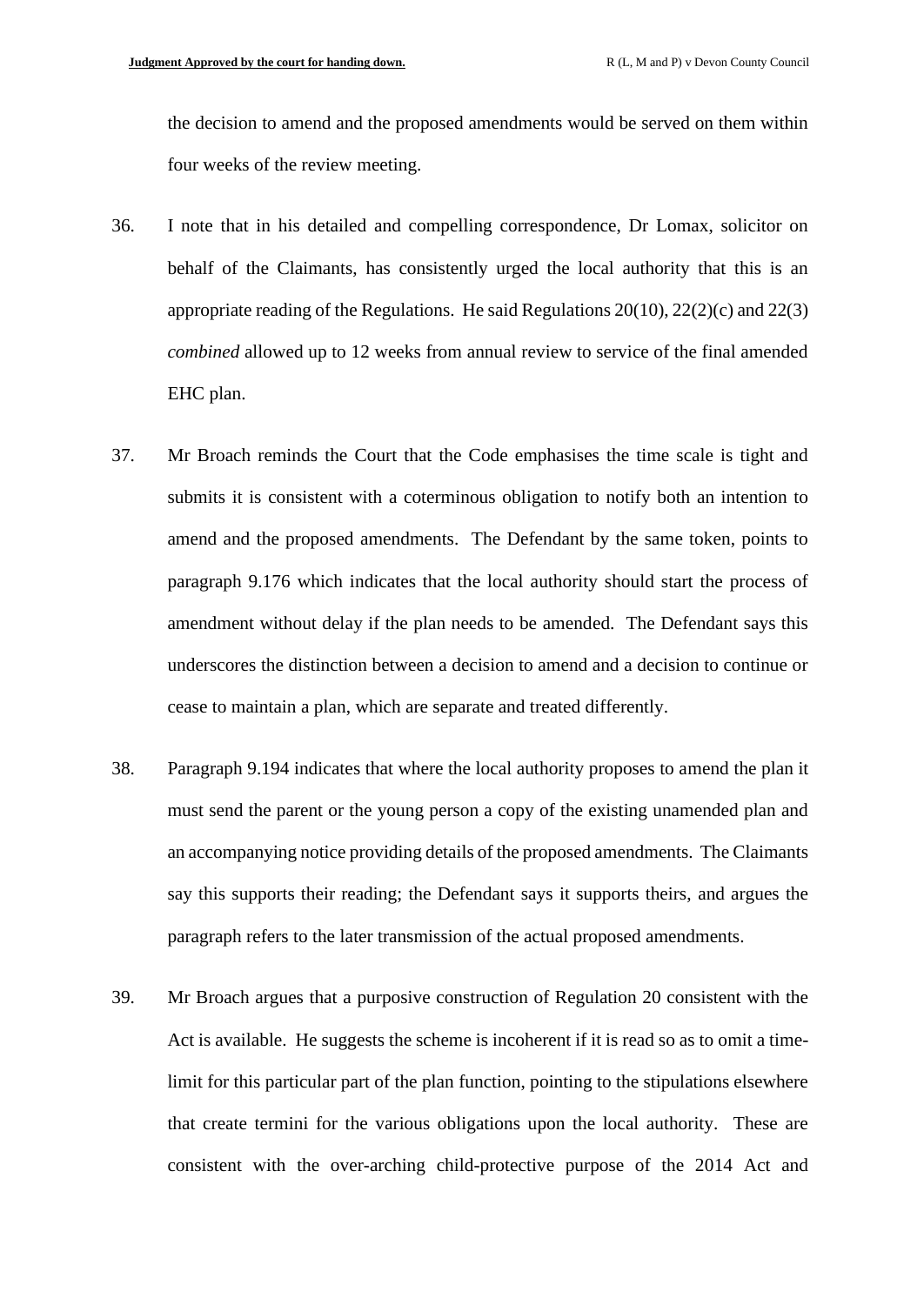Regulations and that purpose would be served by reading a time limit into the Regulations here. Mr Broach reminded the court that it could glean the purpose for which a particular power was conferred and its ambit either explicitly or implicitly from statute (*R v Secretary of State for the Environment, Transport and the Regions ex parte Spath Holme Ltd* [2001] 2 AC 349 at 396F).

- 40. He describes one of the policy objectives of the scheme is offering help at the earliest possible point and that policy objective is achieved by timeframes for each of the steps in the planned process. He relied upon the Code as exemplifying these policy objectives and also, as a legitimate aid to interpretation (as set out in Bennion on Statutory Interpretation (seventh edition) at section 24.17). Further, he relied on the authority of *City of York Council v Grosset* [2018] EWCA Civ 1105, for the proposition that a statutory code might be considered a proper aid to interpretation of the Act under which it was promulgated. In that case, which involved an appeal in the employment context where the court was called upon to construe the word "treats" in the Equality Act, Sales LJ, whilst declining to find an ambiguity, reflected that it was common practice in the EAT to use the relevant code of practice as an aid to interpretation. The fact that the Code had been issued soon after the promulgation of the Act and had been deliberated upon by the sponsoring department meant it might be seen as of assistance for determining the proper application of the scheme.
- 41. *Grosset* was not however, in my view, in truth a case which supported the proposition that the Code was an aid to *interpretation* in that case (see a little further on from the passage cited by the Claimants). A Code could, however, assist with determining the statutory objective, and with the practical application of a statutory scheme; I consider it in that light.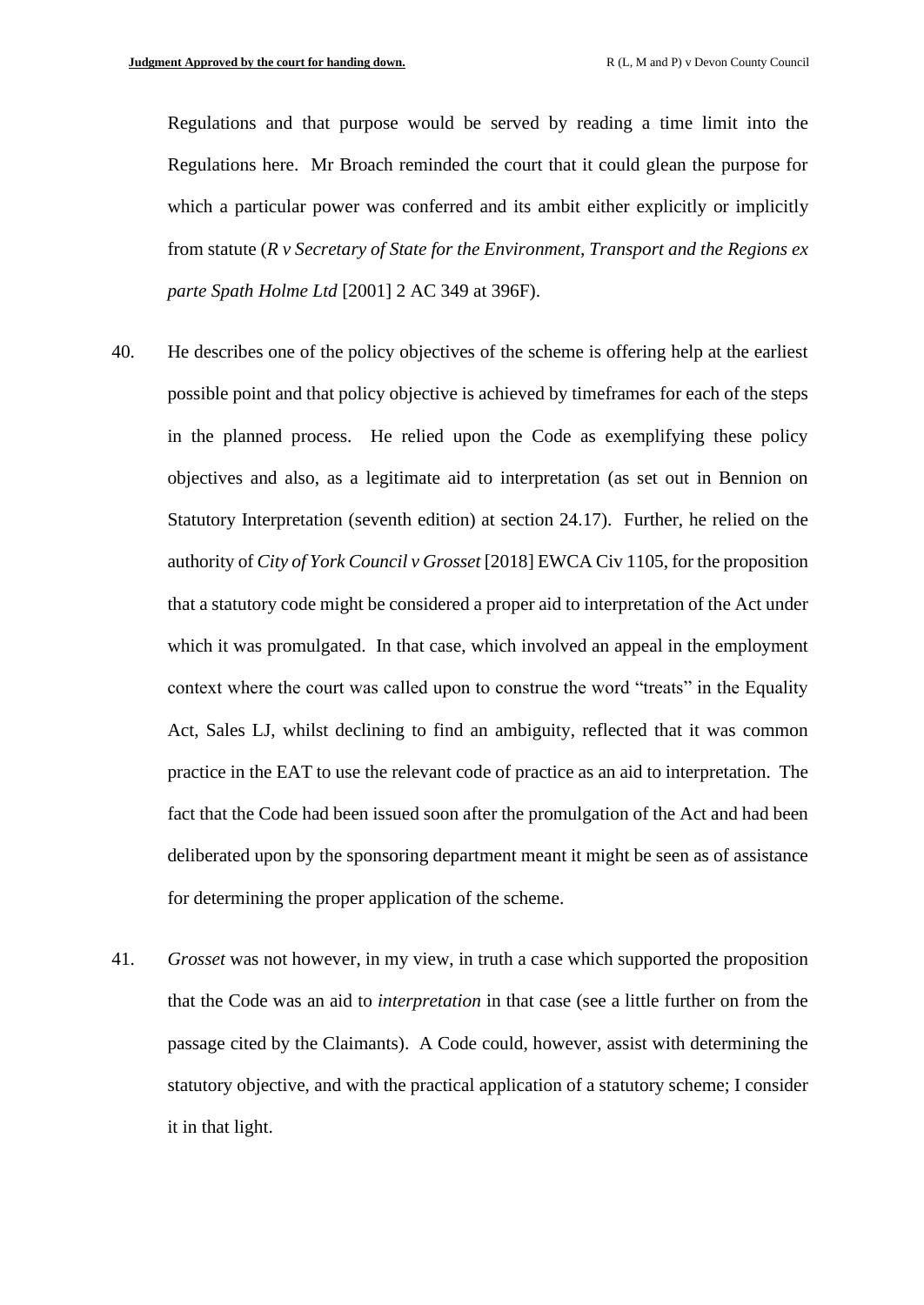- 42. On my reading of the Code it provides some, but not overwhelming support for the Claimant's position. There is nothing, in my judgement that is of much assistance to either side from it. It is effectively neutral, even had it been a tool for interpretation. It is however consistent with the Claimants case that the operation of the scheme is time sensitive and in the course of its application a parent or a young person would expect to receive details of proposed amendments sooner rather than later. The reference in paragraph 9.196 to issuing an amended plan "*within 8 weeks of the original amendment notice*" may tend to support the Claimants.
- 43. Mr Broach further relies upon case law which reflects what is uncontroversial, namely that the court's task is to ascertain the meaning of the words as used in their context, having regard to other permissible aids to interpretation including relevant presumptions, legislative history and background material. See as a recent example of this *The Secretary of State for Work and Pensions v Johnson* [2020] EWCA Civ 778. Mr Broach describes the construction for which he argues as the only reasonable construction available in this context. He notes the Explanatory Memorandum as reflecting the statutory purpose which speaks at paragraph 7 of offering help at "the earliest possible point".
- 44. He took the Court to the helpful paragraphs in Bennion on the need to construe legislative materials so as to avoid harm where possible and to choose amongst available meanings so at to achieve that effect. The Claimants also note the dictum of Lord Briggs at paragraph [110] in *Project Blue Ltd v HMRC* [2018] UKSC 30 where it was said: "*If on balance the consequences of a particular construction are more likely to be adverse than beneficent this is a factor telling against that construction.*"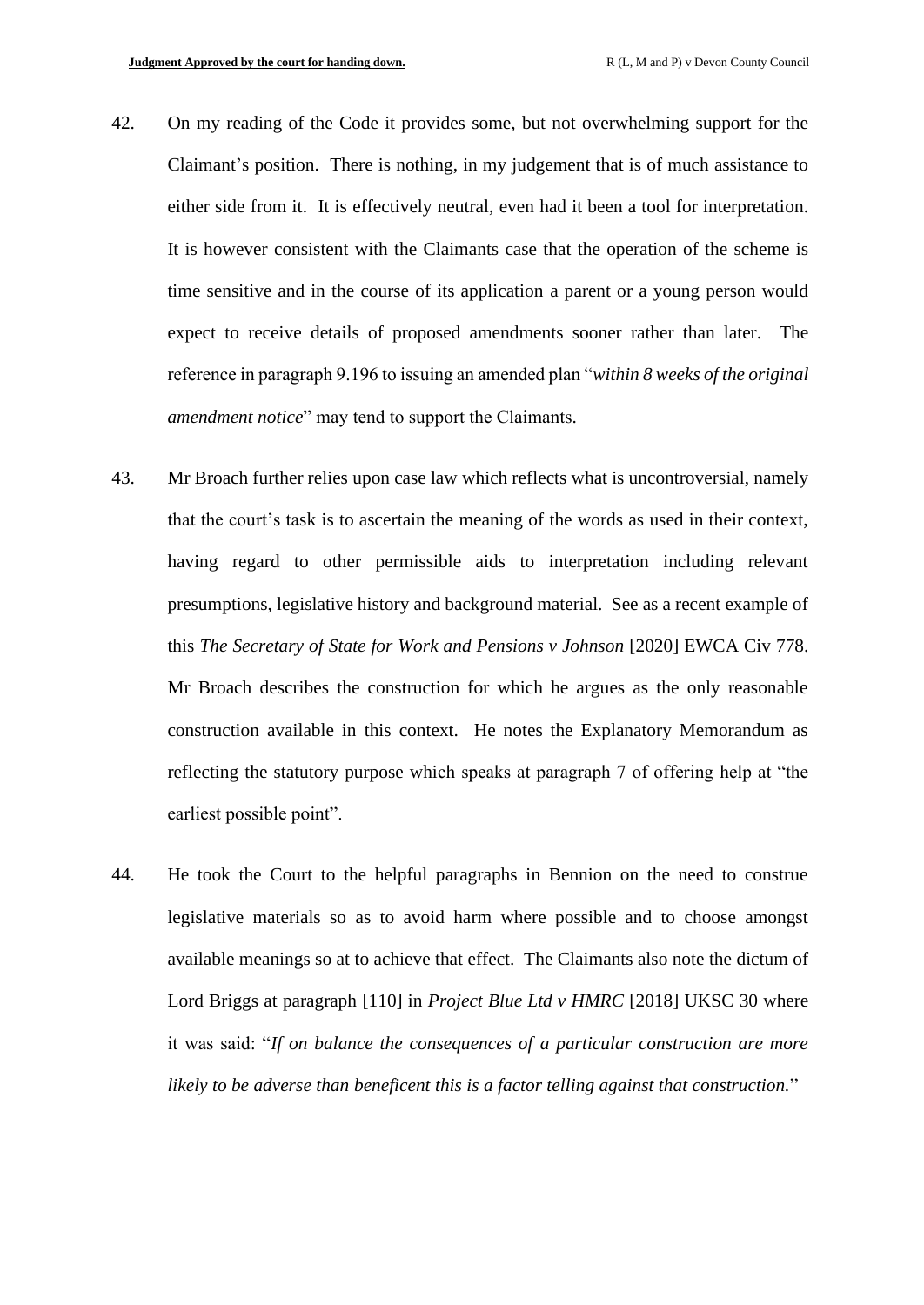- 45. Mr Broach referred to international treaty obligations protecting the rights of the child and advances an argument that what he characterises as an "ambiguity" must be resolved in favour of the Claimants' interpretation. For reasons that I will come to, it is not necessary to go down the pathway of an ambiguity in the present case.
- 46. Mr Anderson argued the Regulations are clear on their face and do not say what the Claimants want them to say, nor could it be said there was any ambiguity. The plain meaning of the language of the Regulations and their structure does not favour the Claimants' interpretation. There was no absurdity in the obvious plain meaning. Regulation 22 governs notifying and gives no time requirement. It is not that there is an unlimited time for local authorities to send a Regulation 22 notice, but the function must be exercised within a reasonable period of time as is well established in administrative law: in the absence of the statutory time limit, that is the position. He made particular reference to the other provisions which deal with re-assessments. Section 44 (2) obliges a local authority to obtain a reassessment of needs if a request is made, subject to limitations set out. By Regulation 24 this need not happen, as set out above, where there has been a reassessment during the last six months. Nothing in this system supports the imposition of a time limit for serving proposed amendments.
- 47. The Defendant in arguing that the only standard is reasonableness, accepted that the court will take into account the importance of any amendment that has been recommended in an annual review. It will also consider the quality of the report provided, the evidence in support, the need for any further evidence and also, the resources of the Defendant. It is a flexible standard and, he argues, intentionally so, given the variation of factual circumstances that may obtain.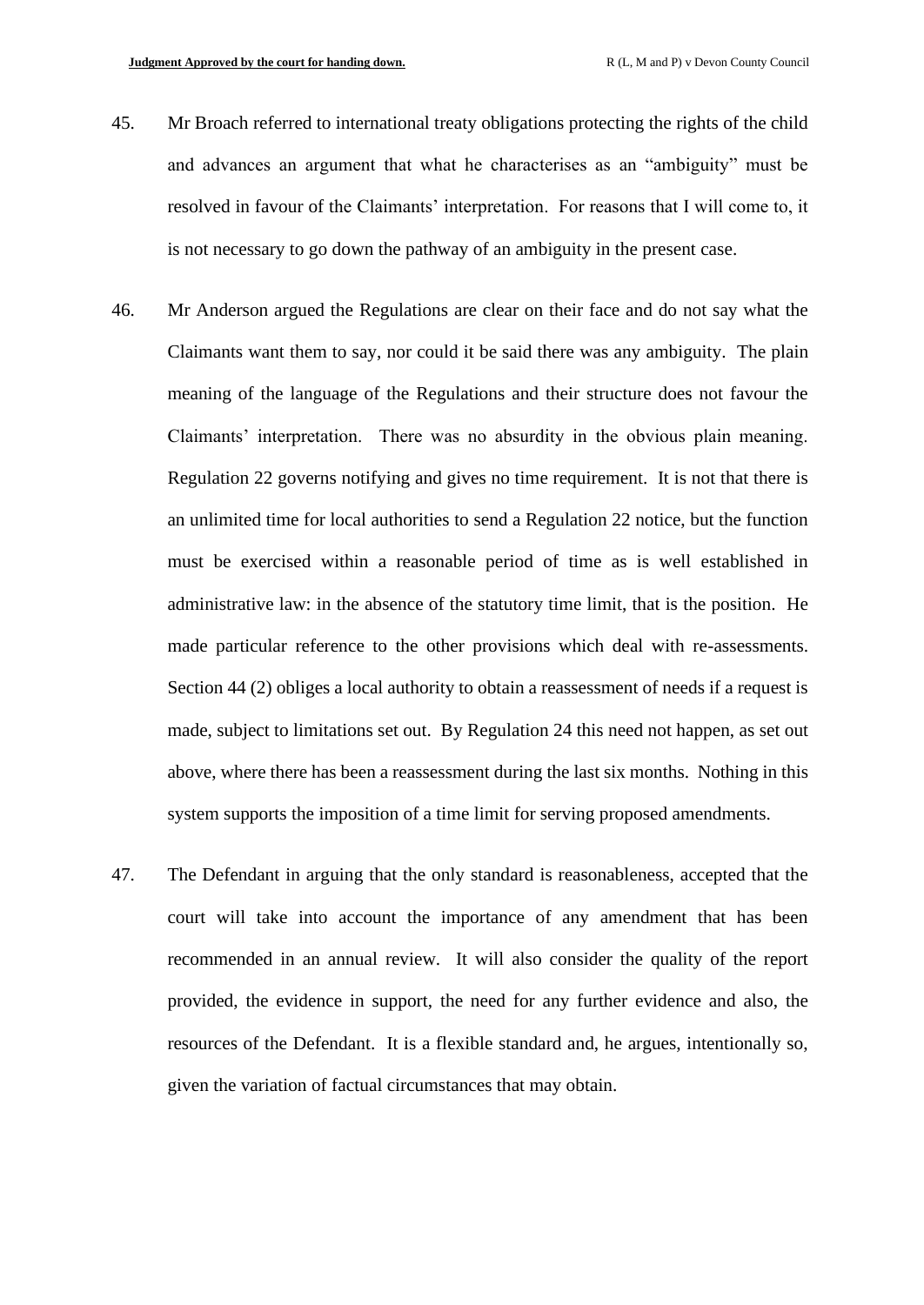- 48. He stated that other and important functions of local authorities are not subject to strict statutory time limits for their exercise: of itself the absence of a time-limit here is not anomalous and therefore, there is good reason the timescale should be flexible. Decisions may not necessarily be straightforward and may involve a large volume of information. In answer to the arguments that it is incoherent to omit a time-limit for this particular part of the plan function, he submits there is a material difference between decisions to maintain an EHC plan as it is, or to cease it and deciding as he puts it "to embark upon a process of amendment", this is a separate process and subject to its own Regulation. He refers to the statement in the Code that where a plan needs to be amended the local authority should start the process "without delay". Whilst the Claimant might argue it may be clearer or otherwise preferable for an express timelimit to have been included, the draughtsman did not include one, and there is no basis upon which the court may insert words which do not appear.
- 49. Mr Anderson, in answer to questions, suggested that the provisions of Regulation 28 support his argument. He disputed that it was appropriate to read Regulation 20 with Regulation 22. Regulation 28 provides:

"*28. Amending an EHC plan without a review or reassessment.* 

*If, at any time, a local authority proposes to amend an EHC plan, it shall proceed as if the proposed amendment were an amendment proposed after a review.*"

50. He says this shows that it makes no sense to read Regulation 22 in conjunction with Regulation 20: it follows on from Regulation 20, whose process terminates at 20(10). Where there is no Regulation 20(10) notification, as in a Regulation 28 situation, the process has no timetable and is crafted to deal with a very urgent change in circumstances. It requires, so he submits, for you to "look back into the Regulation 22 process". You cannot read this with Regulation 20 – there is no review meeting, and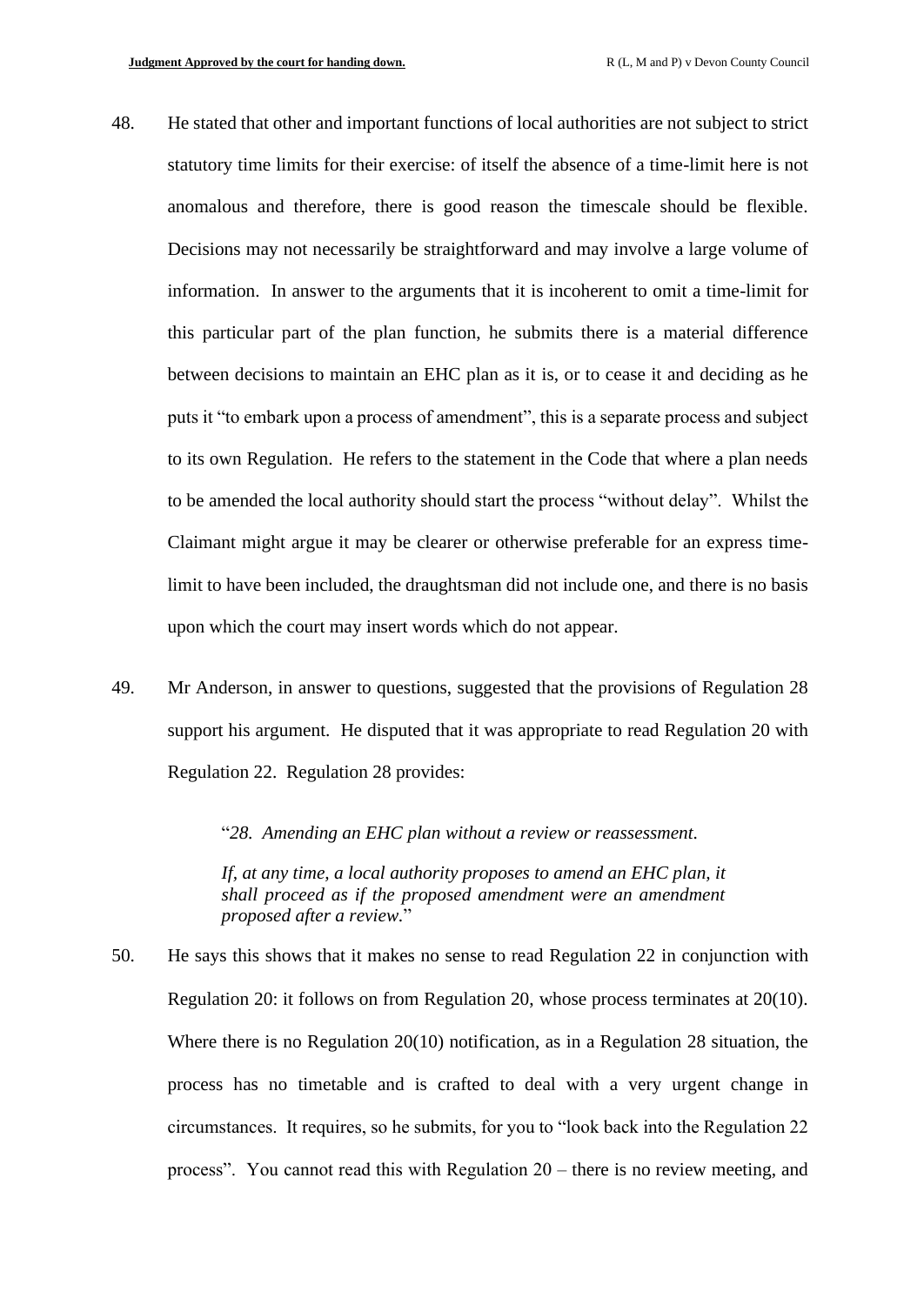were you to read Regulation 20 as part of the overall process you would have to strike through that part of Regulation 20. There is no final decision to amend the plan until after considering the representations under 22(2)(a).

#### **CONSIDERATION**

- 51. It has been seen that in the circumstances of a plan review, the three options are: cessation, continuation, or amendment of the EHC plan. It seems to me that if the Claimants' submissions were correct the scheme would work in the following way where there is to be a proposed amendment, rather than a cessation or a continuation.
- 52. It is mandated under Regulation 20(1) that there be a meeting. From the date fixed for that meeting, a local authority will be obliged to count back in time in order to ensure that pursuant to Regulation 20(3) at least two weeks' notice of the date of it has been given. The local authority may direct that someone else (i.e. the head at the relevant school) should arrange and hold the meeting (Regulation 20(1)). If, (let us say), the notional meeting was on  $1<sup>st</sup>$  March, the latest date for notification of it would be  $15<sup>th</sup>$ February. Furthermore, it will have been necessary to arrange prior to that February date, for certain information to be prepared. By Regulation 20(4), whoever is arranging the review meeting is obliged to obtain advice and information about the child or young person in question from the list of relevant people invited to attend. That list includes a provider of early years education or a head teacher or principal, an officer of the authority exercising a local authority's education functions for special needs children and young people, a healthcare professional to provide advice about healthcare provision, and an officer of the authority exercising their social services' functions with regard to special needs. That information must be circulated at least two weeks in advance of the review meeting under Regulation  $20(4)$  – that is to say it would have to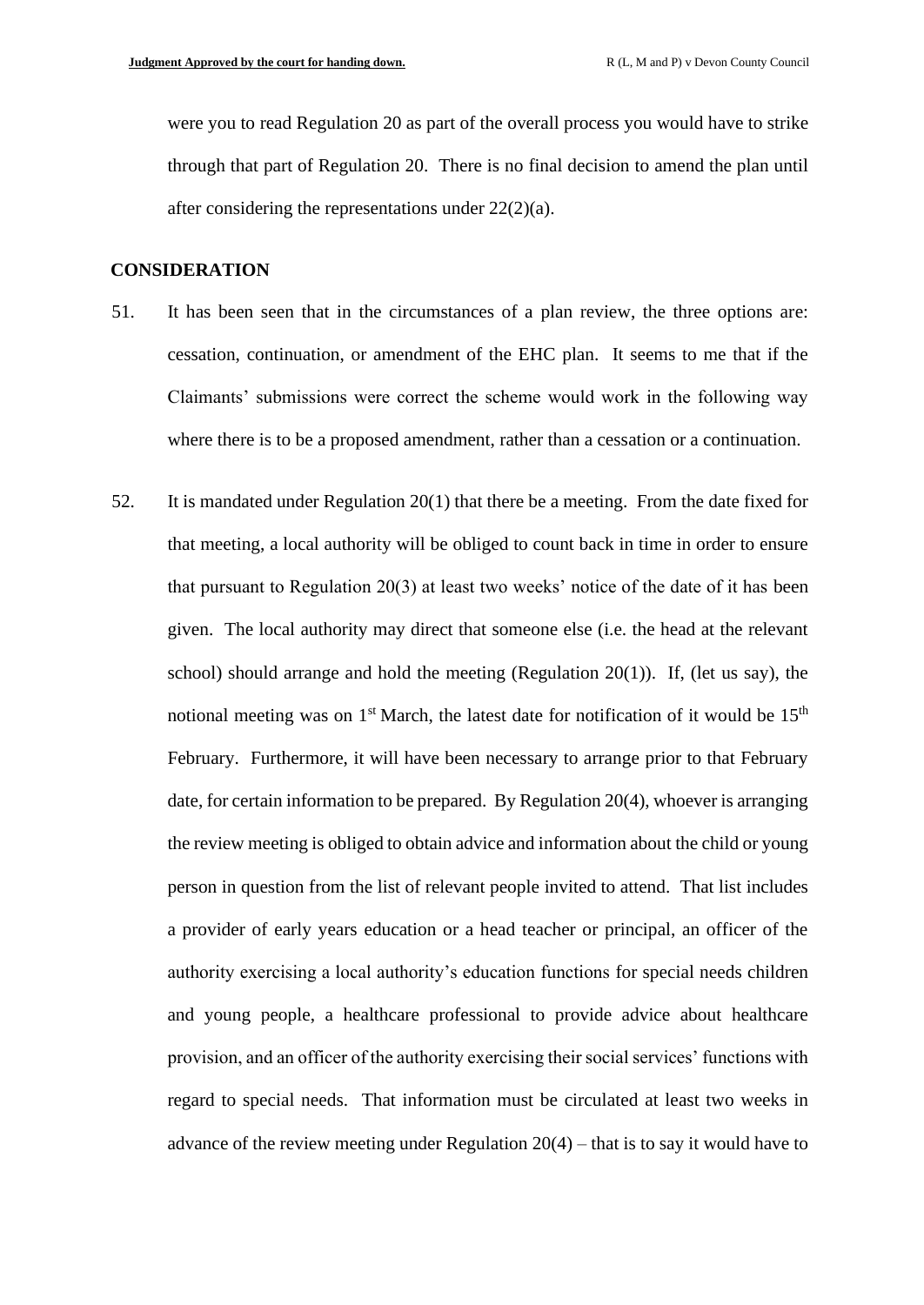be circulated at the latest on  $15<sup>th</sup>$  February in the proposed schema. This represents significant front-loading of the system of review that must start well before the meeting timetable commences. I observe that the obligations are also not dealt with chronologically within the Regulation.

- 53. All of this material is gathered and circulated at least two weeks before the meeting to review under Regulation 20(1). Thereafter a meeting is held. Under Regulation 20(7) the local authority is obliged to ask the head teacher or principal to prepare a written report setting out their recommendations for any amendments and referring to any difference between those recommendations and the recommendations of others attending the meeting. That written report (by Regulation 20(9)) includes advice and information which has been gleaned "in accordance with paragraph  $(4)$ " – in other words from the relevant officers of the local authority et cetera. That report must be prepared "within two weeks of the review meeting", that is to say on this paradigm of a meeting on  $1<sup>st</sup>$  March, latest by  $15<sup>th</sup>$  March. It is sent to everybody who is referred to as one of the relevant officers or officials.
- 54. The Regulations then express the next step thus:

"*20(10) the local authority must then decide whether it proposes to: (a) continue to support the EHC plan in its current form; (b) amend it; or (c) cease to maintain it, and must notify the child's parents or the young person and the person referred to in paragraph (2)(b) within four weeks of the review meeting.*"

55. Plainly, when the time comes for the local authority to "*then decide whether…it proposes to…amend*" all of the materials will have been gathered: the meeting will have taken place, and the school will have reported in order to assist the local authority in its decision. The authority then has from the (notional)  $15<sup>th</sup>$  March date until  $29<sup>th</sup>$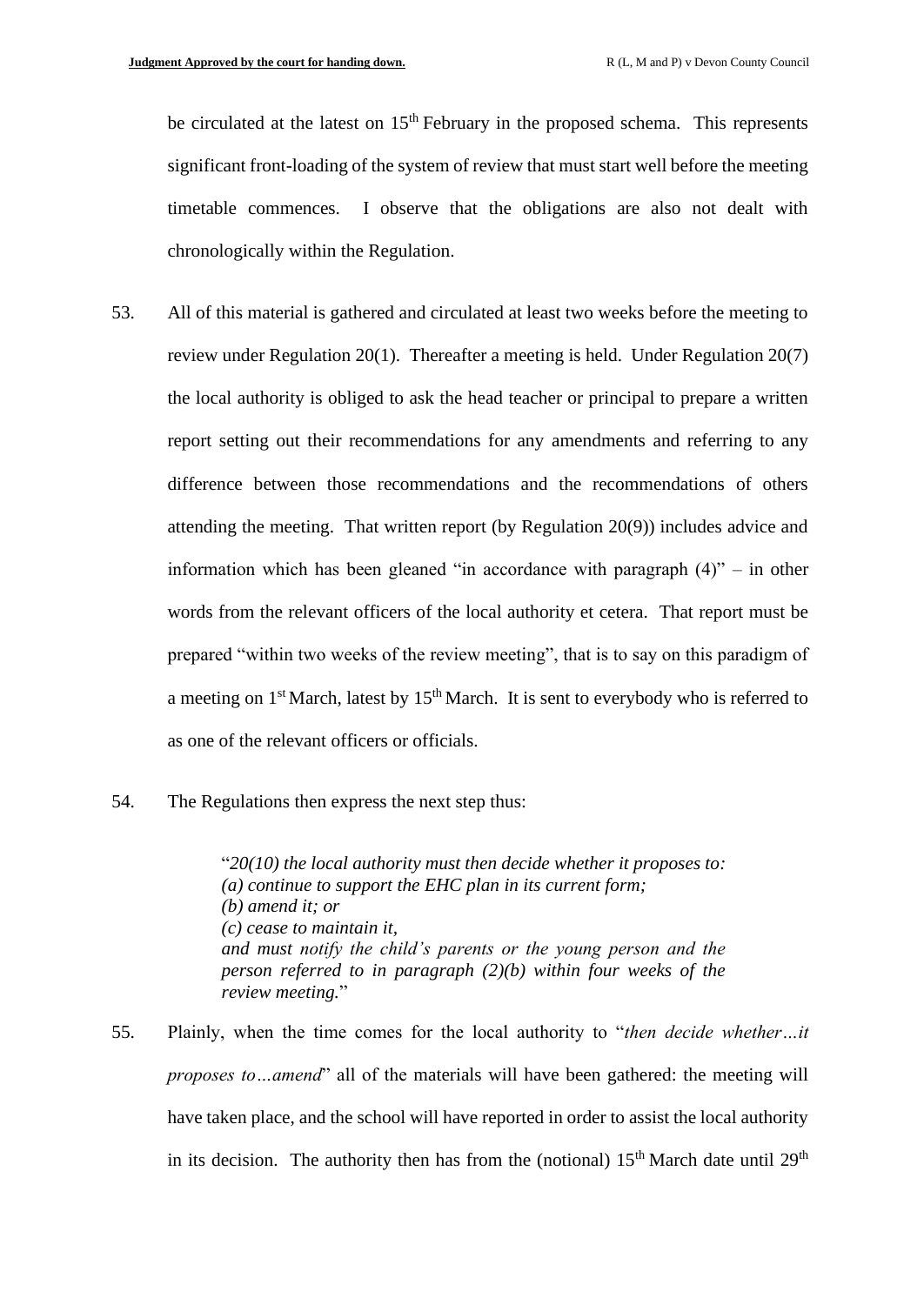March to "notify" the parents or young persons under Regulation 20(10) - i.e. "within four weeks of the review meeting". Each stage of the process has been afforded a timescale.

- 56. The word "notify" in Regulation 20(10) is not defined, nor is the object of the notification further stated. Regulation 21 deals with a child or young person not in school, but reading on, in my judgement, assistance is to be gained as to the scope of the obligation from Regulation 22.
- 57. Regulation 22 is, headed "*Amending an EHC plan following a review*". It states that "when considering amending a plan" [emphasis added] the local authority must comply with requirements (inter alia) to consider evidence (Regulation 22(1)), and, by Regulation 22(2)(a) "*send the child's parent…a copy of the EHC plan together with a notice specifying the proposed amendments, together with copies of any evidence* [et cetera]". Under Regulation  $22(2)(c)$  the local authority must also when considering amending a plan after a review, give the parents at least 15 days beginning with the day when the draft plan was served upon them so that they may make representations. In our notional calendar that period ends on  $13<sup>th</sup>$  April.
- 58. Under 22(3) where the local authority decides to amend the plan following representations, it must send the finalised EHC plan "*as soon as practicable, and, in any event within eight weeks of the local authority sending a copy of the EHC plan in accordance with paragraph 2(a)*". That means that if it takes 15 days for the parents to make their representations, counting eight weeks from the notification under Regulation 20(10), namely 29<sup>th</sup> March, the authority has until 24<sup>th</sup> May. If the obligation to "notify" under  $20(10)$  is as explained under  $22(2)(a)$ , and includes the proposed amendments, this last date of  $24<sup>th</sup>$  May will see a finalised plan in place by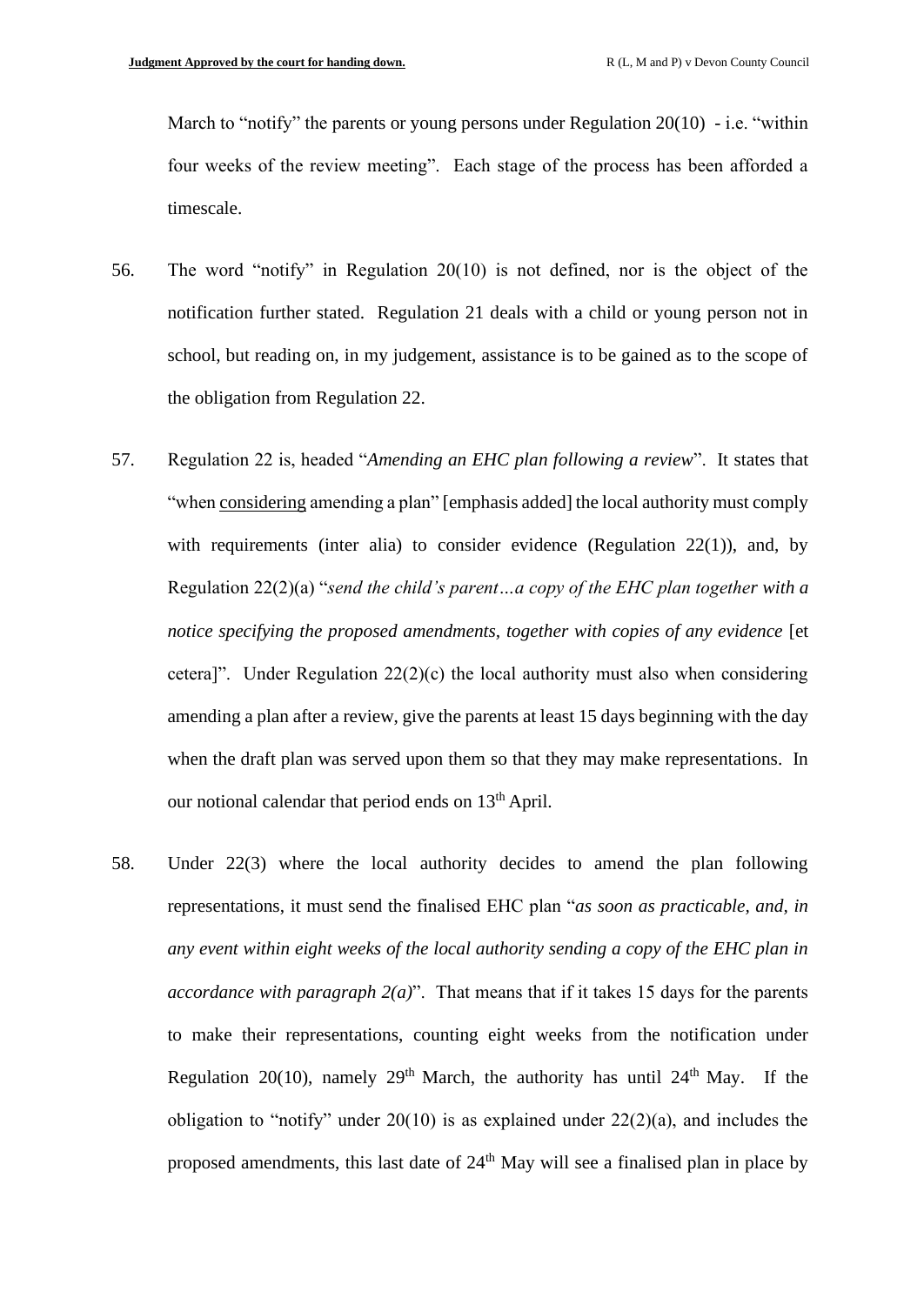12 weeks from the review meeting. Such a timescale is in my judgement wholly consistent with the structure of the scheme, in light of its subject matter and the timescales provided elsewhere in the framework.

- 59. Submissions were advanced on either side as to the practicality of a shortened timetable. For operational reasons the local authority preferred that the form of proposed amendments was not subject to the tight timescale proposed by the Claimants. However, in my judgement the overall context of the scheme which is "front loaded" with advance preparation and information gathering, accommodates the pressure of timescales of the order of those seen in Regulations 20 and 22. There is strength in the Claimants' submission that in this context, arguments to support the absence of a time limit where resources are under pressure, have little weight. In my judgement the whole context of the EHC plan system is prompt evidence gathering, tight timetables and coexistence with the school curriculum timetable which necessarily runs in terms, forming the academic year. It is no accident that the compulsory review is a 12 monthly exercise.
- 60. The Claimants' timetable would be entirely consistent with the purpose of the Act and the other timetables set down within the Regulations and is the product of, reasonably in my judgement, reading Regulation 22(2) as an explanation of what must happen (and when) when the authority "is considering amending" an EHC plan. As noted, the format of fuller explanation of how an aspect of the scheme operates being given by a later Regulation is seen elsewhere in this Statutory Instrument.
- 61. Most importantly, and decisively for this appeal, in my judgement the plain meaning of "notify" in Regulation 20 in context must mean this, it does not mean only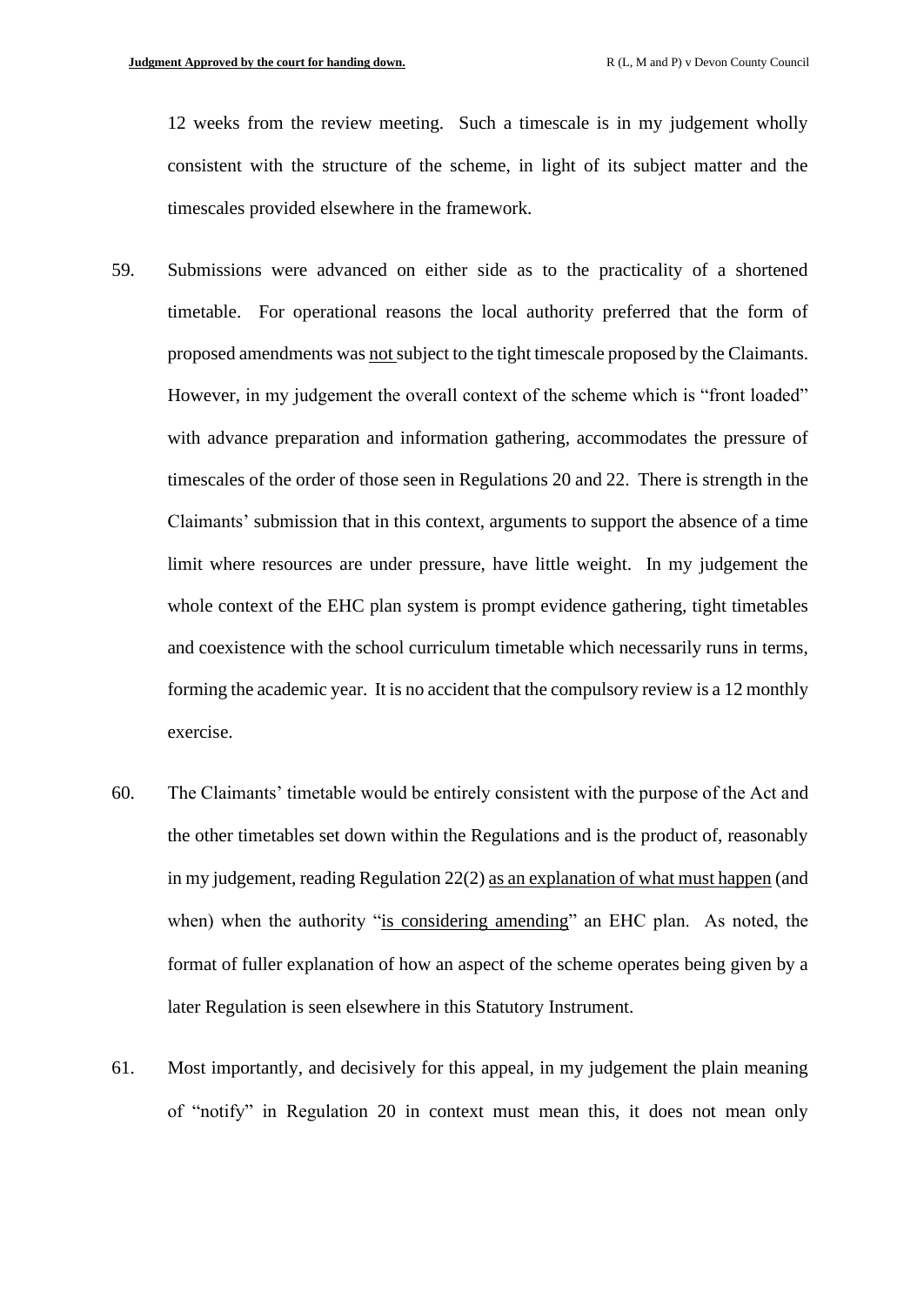"notify…the parents we are considering the possibility of amendments, as yet unspecified".

- 62. What the notification obligation entails depends upon the upshot of the local authority's proposed decision. In my judgement, in order to be meaningful, the notification must include the gist of the way forward. The gist of the way forward in a continuation scenario is no more than the extant EHC plan. No further material requires to be provided for the parents to know what is proposed. The gist of the way forward in a cessation scenario, likewise, is no more than the absence of the extant EHC plan. Proposed amendments are the gist of the way forward under (b), and require to be notified.
- 63. The necessity for input from the relevant persons means no immediate right of appeal arises (hence this category is omitted from the requirement to notify the right of appeal) but urgent steps do require to be taken as much for this category of child or young person as the others. There is considerable necessary fact-handling in support of the review work: this takes place weeks in advance of the review meeting, by which time views will be formulated and will be further discussed. It makes a nonsense for there to be suddenly at the crucial stage of promulgating the suggested amendments, no timescale for that. I agree with Mr Broach, this would be anomalous in the context of the scheme.
- 64. The Code, whilst in my judgement not determinative, is consistent with such an interpretation. Paragraph 9.194 describes that where a local authority proposes to amend it must send the existing plan and an accompanying notice providing details of the proposed amendments including copies of evidence et cetera. The parents or young person must be informed that they may request a meeting.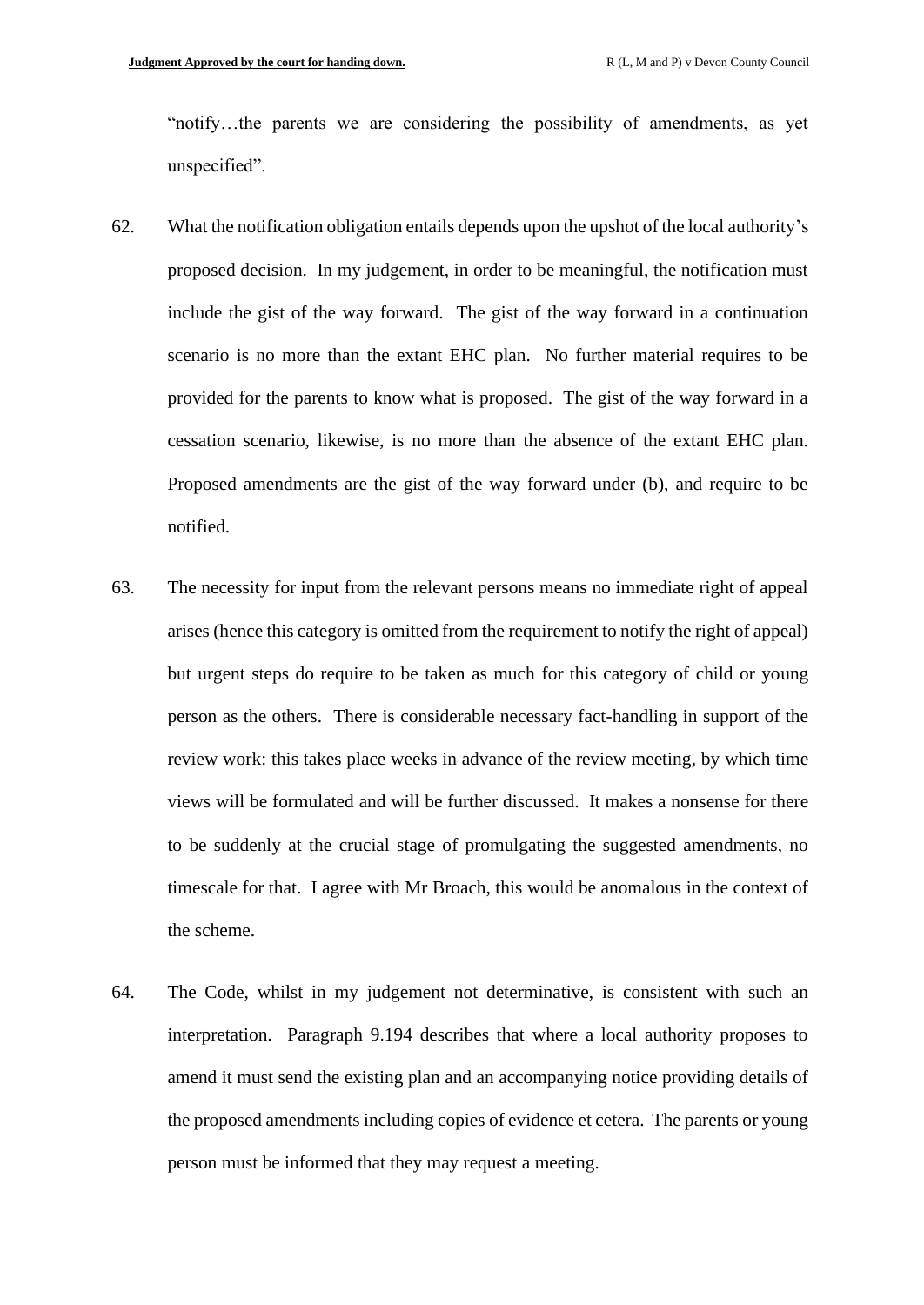- 65. In my judgement there is no need to resort to the Explanatory Memorandum, nor to look beyond the principle which Mr Broach derives from *Johnson* (supra) and to the statutory purpose which may be derived from the terms of the Act and the subordinate instrument.
- 66. I have carefully considered Mr Broach's interesting further arguments. However, in my judgement there is no need to resort to their technical detail. I accept however, that he is correct on the meaning of the Regulations.
- 67. To suggest there is a lacuna in the drafting assumes what the Claimants seek to prove, namely that a time limit should be present but is not. Mr Anderson submitted had the draftsman intended a time limit it could have been made express on the face of Regulation 20 – or indeed 22. None of the canons of construction referred to would in his submission allow it to be written in. Much of his argument on the wording depended on reading Regulation 22 as applying after the events of Regulation 20 have played out. In other words, that there is a sequential and chronological logic to the numbered Regulations. Whilst it may have been desirable to have had this chronological approach, that is not what the draftsman of the Regulations has done in my view.
- 68. In my judgement there is also no ambiguity in the drafting of the Regulations (as Mr Anderson, in his elegant submissions, correctly argued). It is not necessary to resort to a purposive or other construction, since the time provisions under Regulation 22 in my view, apply as necessary, to the steps taken under Regulation 20. In particular, they deal with this situation under Regulation 20(10)(b) where an obligation to "notify" the relevant people arises. The canons of construction apply, if they need to, to the word "notify" in Regulation 20, to this extent that in context its plain meaning is that it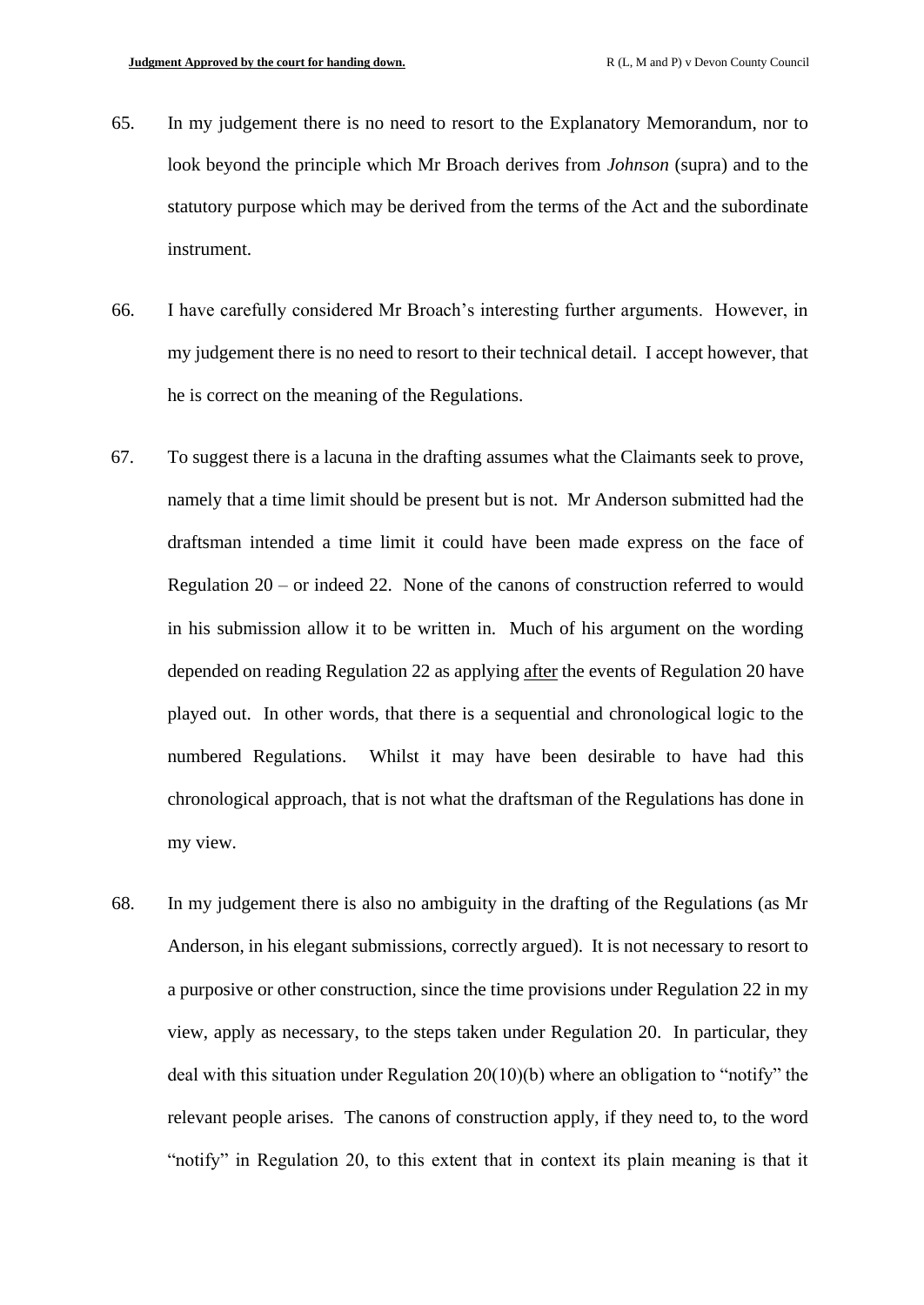encompasses the notification of the local authority's proposed way ahead: namely, here, the draft amendments.

- 69. What that obligation to notify entails, depends upon the upshot of the local authorities proposed decision. Regulation 22 also applies where that decision is to propose amendment. In my judgement, in order to be meaningful, the Regulation 20(10) notification must include the gist of the way forward.
- 70. Regulation 20(10) should therefore be read as meaning:

"*the local authority must then decide whether it proposes to… [and each option is then set out]… and must then notify [as is appropriate for each case] the child's parent or the young person… within four weeks of the review meeting.*"

- 71. In other words, the word "notify" in Regulation 20 applies to each of (a) to (c) in that Regulation, and Regulation 22 gives the detail of what is required under (b) "*where the local authority is considering amending an EHC plan following a review*".
- 72. Another way of expressing this is to say Regulation 22 is putting flesh on the bones of Regulation 20 and describing the nature of the notification that must take place within four weeks of the review meeting in circumstances where the option taken, is to amend. Amendment is an option necessarily different from the ceasing or continuing of the same options, as it involves further process and input. However, it too gives rise to an appeal, and for it also, time is of the essence.
- 73. The local authority, having decided to amend, it is wholly unlikely they have no idea at all what a proposed amendment might look like: indeed, in my view, they could not reasonably know whether they proposed amendment, (rather than retaining the status quo or ceasing a plan), *unless* they had articulated for themselves the potential change. Especially since it is the case that two weeks before the meeting giving rise to the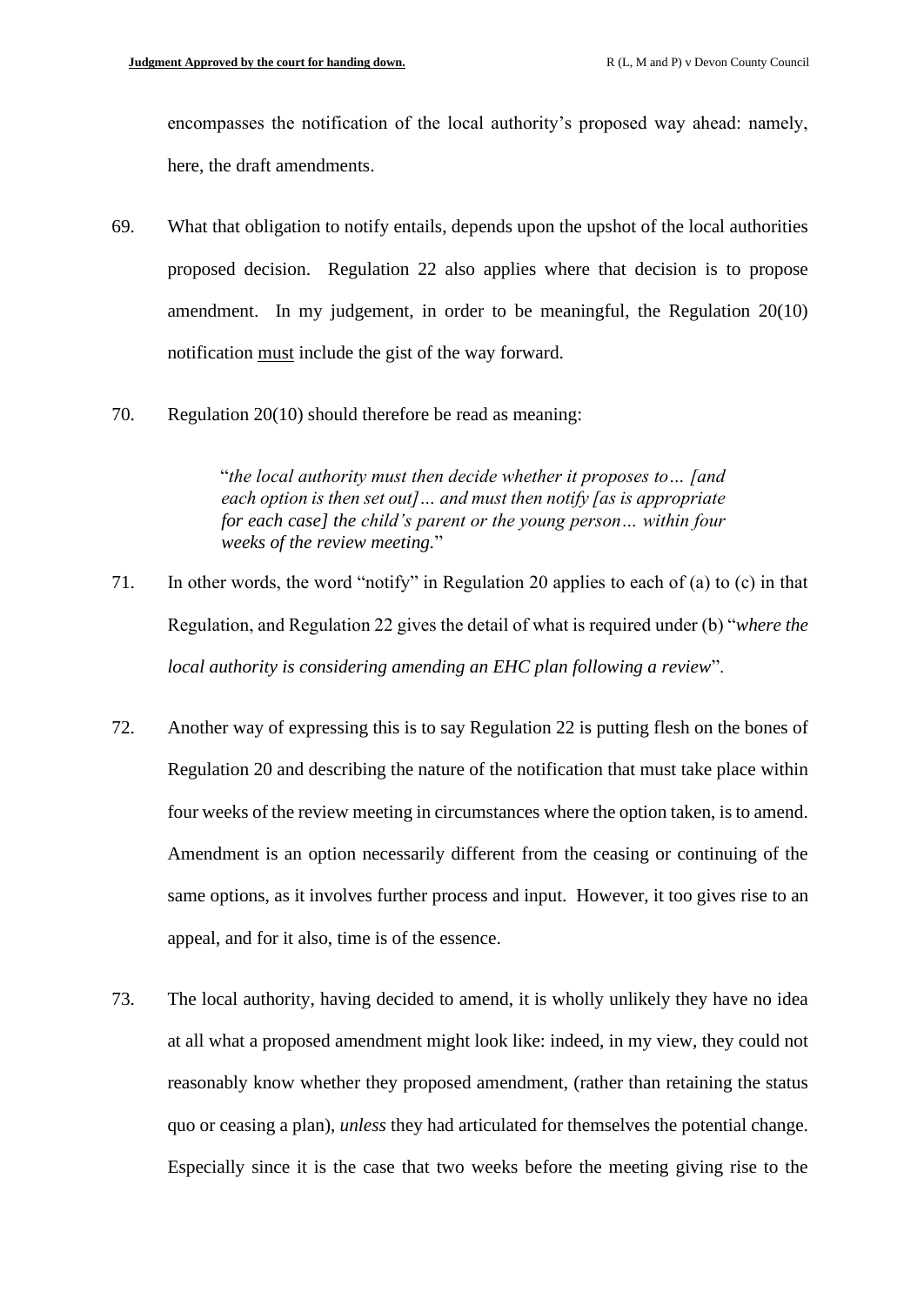decision to amend, the relevant materials or most of them will have been gathered. This is a timetable to which Mr Broach understandably gave prominence.

- 74. I am fortified in that analysis by the mechanism of Regulations 6 and 8 to which Mr Broach referred me. Regulation 6 contains no time limit for production of materials by the persons or bodies named therein: but Regulation 8 does. They must be read together. The same applies here in my judgement with Regulations 20 and 22, as I have said, and I referred earlier to Regulations 3 and 4.
- 75. I then ask rhetorically whether is there anything in Regulation 22 which is inconsistent with this analysis. In my judgement there is not. I am unpersuaded by Mr Anderson's arguments based upon a "problem" arising under Regulation 28. The exhortation in the latter Regulation is that it be treated *"as if the proposed amendment were an amendment proposed after a review"*. To state that this Regulation has no time limit, is in my judgement to beg the question in issue. The "own motion", power of amendment stated to be for emergency use in Regulation 28, does no more than tap into the decision-making process at the point after the local authority has decided it ought to amend. It does not deem this own motion power to be a post-review decision, rather provides a process by which information must be communicated subject to the same timetable where appropriate.
- 76. There is no mandate in the rules to read Regulations 20 and 22 in strict chronological order in any event, quite the reverse. The obligation to obtain information necessarily comes before the meeting and probably must be fulfilled before notice is given of the meeting. Yet the order of the required actions in the Regulations does not reflect this. Regulation 20 is itself, as also previously stated, not chronological.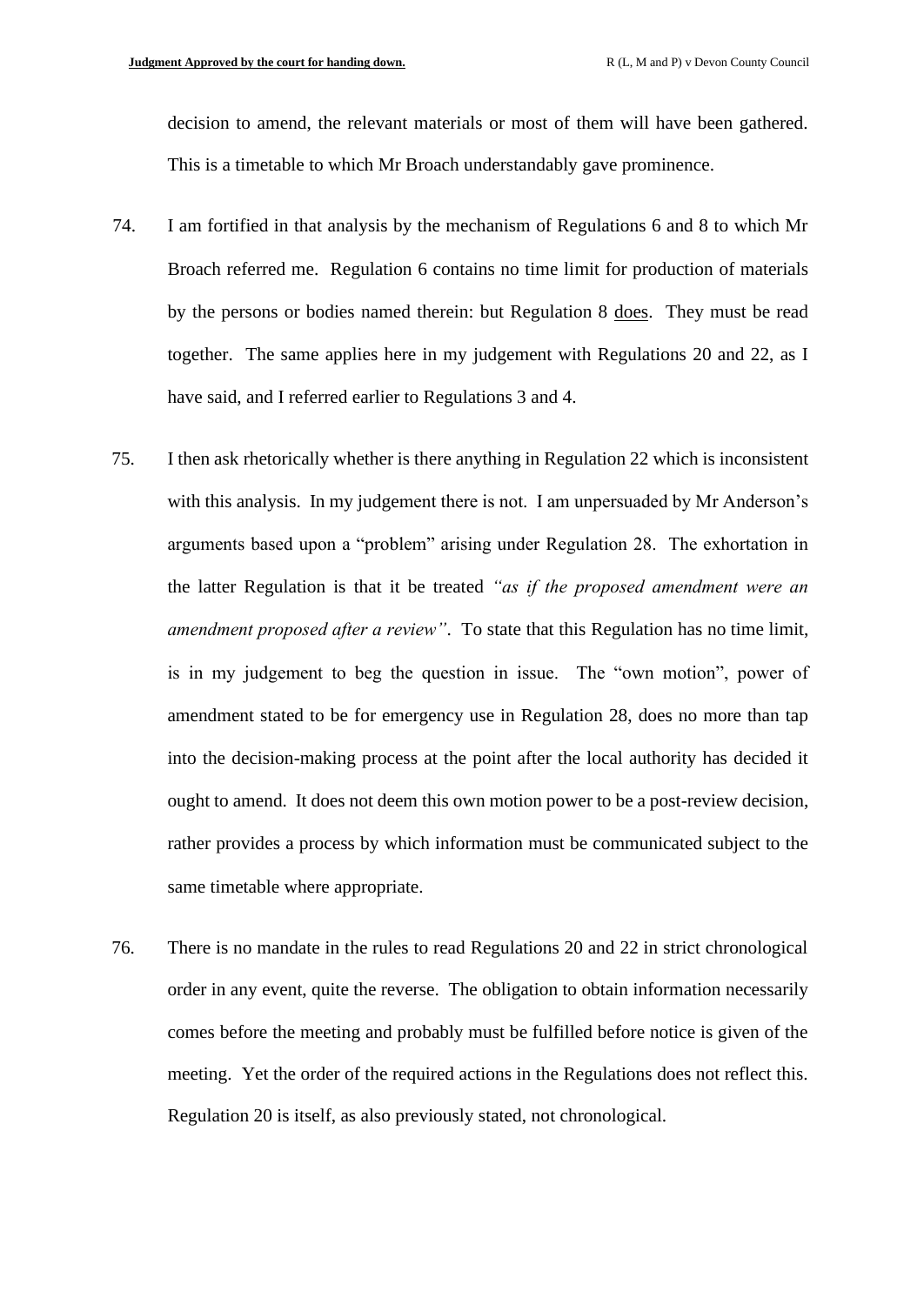- 77. This makes sense read with the other particular requirements such as the 15 days beginning with the day on which the draft plan was served – which will have taken place under Regulation 20, read with Regulation 22. It is obvious in my judgement that the draughtsman did not produce Regulations with an inexorable chronological progression. Regulation 22 refers back to steps which are set out in Regulation 20.
- 78. Returning to the standard construction arguments that were advanced, it is wellestablished that I must begin with the presumption that Parliament has intended a rational and reasonable scheme in the Act and Regulations. Similarly I must start from the presumption that Parliament does not make mistakes. (See Bennion on Statutory Interpretation (seventh edition) at section 9 point 3: "*Presumption of ideal, rational legislature*".) This includes the presumption that legislation (including delegated legislation) has been competently drafted. This presumption is useful in seeking the meaning of a disputed construction. It is of course the case, however, that the presumption set out above may not apply with similar force in the case of delegated legislation; this is well recognised (see *R v (Skipton Properties Limited) v Craven District Council* [2017] EWHC 534 (Admin) per Jay J cited by the Claimant. The judge there said as follows:

"*61. Were the 2012 Regulations primary legislation, the interpretive exercise would have to proceed on the assumption that Parliament is all-knowing and infallible, and that they can only be viewed as an entirely coherent entity without any internal inconsistencies. No doubt secondary legislation aspires to like standards, but in my view the same assumption does not have to be made. Inconsistencies and anomalies may exist. It is often a question of the lesser of two evils***."**

79. The reading of Regulation 22 as giving further detail of the "notify" obligation under Regulation 20(10) in a 20(10)(b) situation does however, in my judgement, no violence to the language whatsoever, but gives coherence to the scheme which is undeniably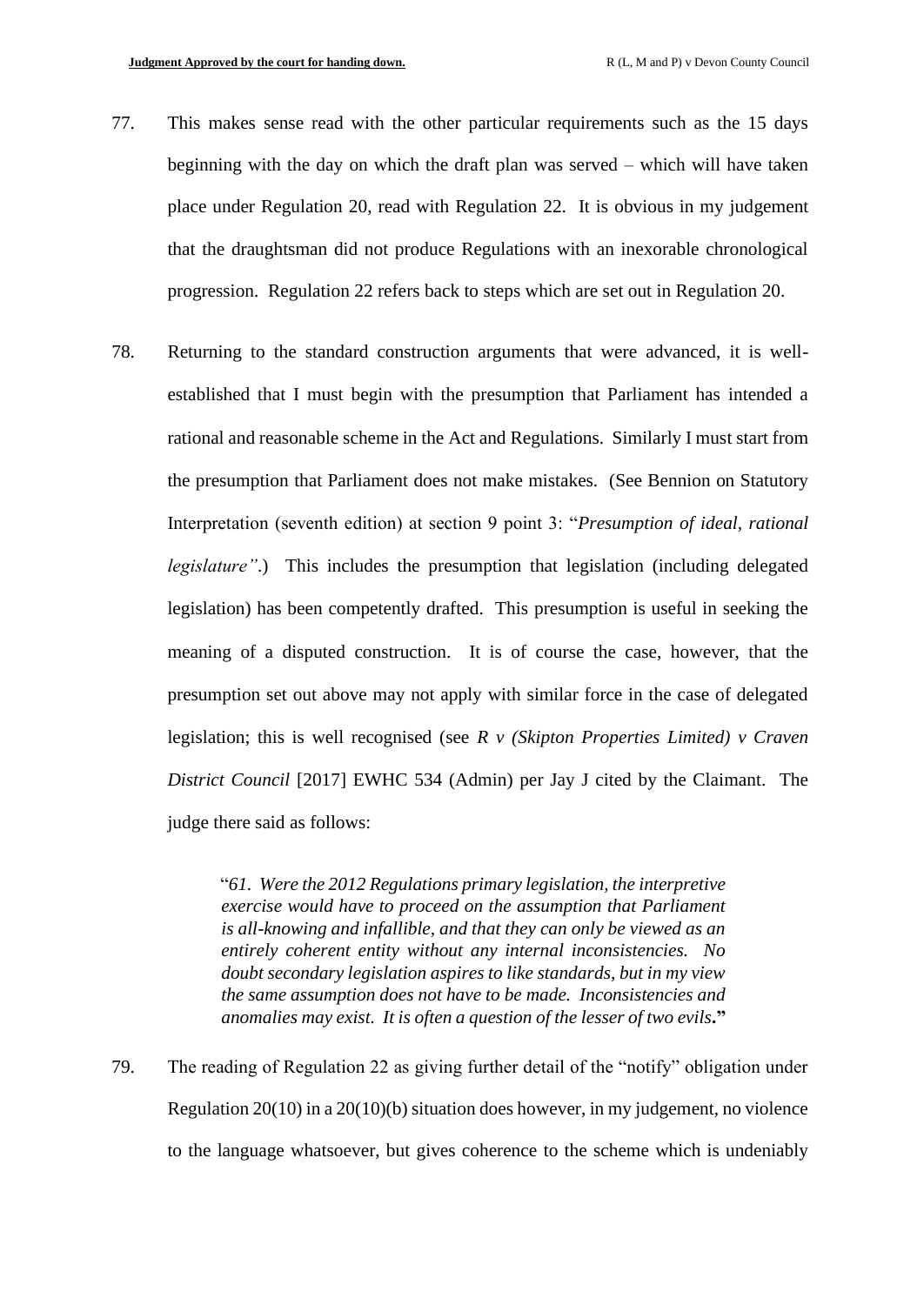highly time sensitive. The Court does not need to resort to more sophisticated arguments.

- 80. I am of the clear view that the scheme can be read so as to impose the obligation to notify not only of the intention to amend, but also of the proposed substance, at the same time. It has a number of features that support Mr Broach's outcome as being correct. The scheme contained within the Act and the Regulations is crafted to ensure the speedy ascertainment and meeting of a child's needs and provides a timetable at each material stage of important decision-making that ensures a clear framework for the parent or young person who might wish to challenge the relevant decision.
- 81. The perceived absence of a time limit for notifying amendments has in my judgement, allowed the Defendant County Council to act inconsistently with the statutory objective, which must be understood as including the time sensitive determination of the developing requirements of children and young people with special educational needs.
- 82. In spite of the resource implications of a time-limited amendment process, I am unconvinced that there is a particular reason for this stage of the process not to be subject to the exacting timetable which obtains elsewhere in the scheme. The need for a parent or young person to achieve certainty (either by acceptance in good time, or by way of appeal) is as acute in respect of amendments as it is on the initial provision of a plan. Evidence shows that where a very extended period is taken to produce certainty, serious prejudice may result. Mr Anderson argued that amendment was different from cessation or continuation. Therefore, because many more materials are required to be considered, it ought not to be time limited. I disagree, for the reasons I have given.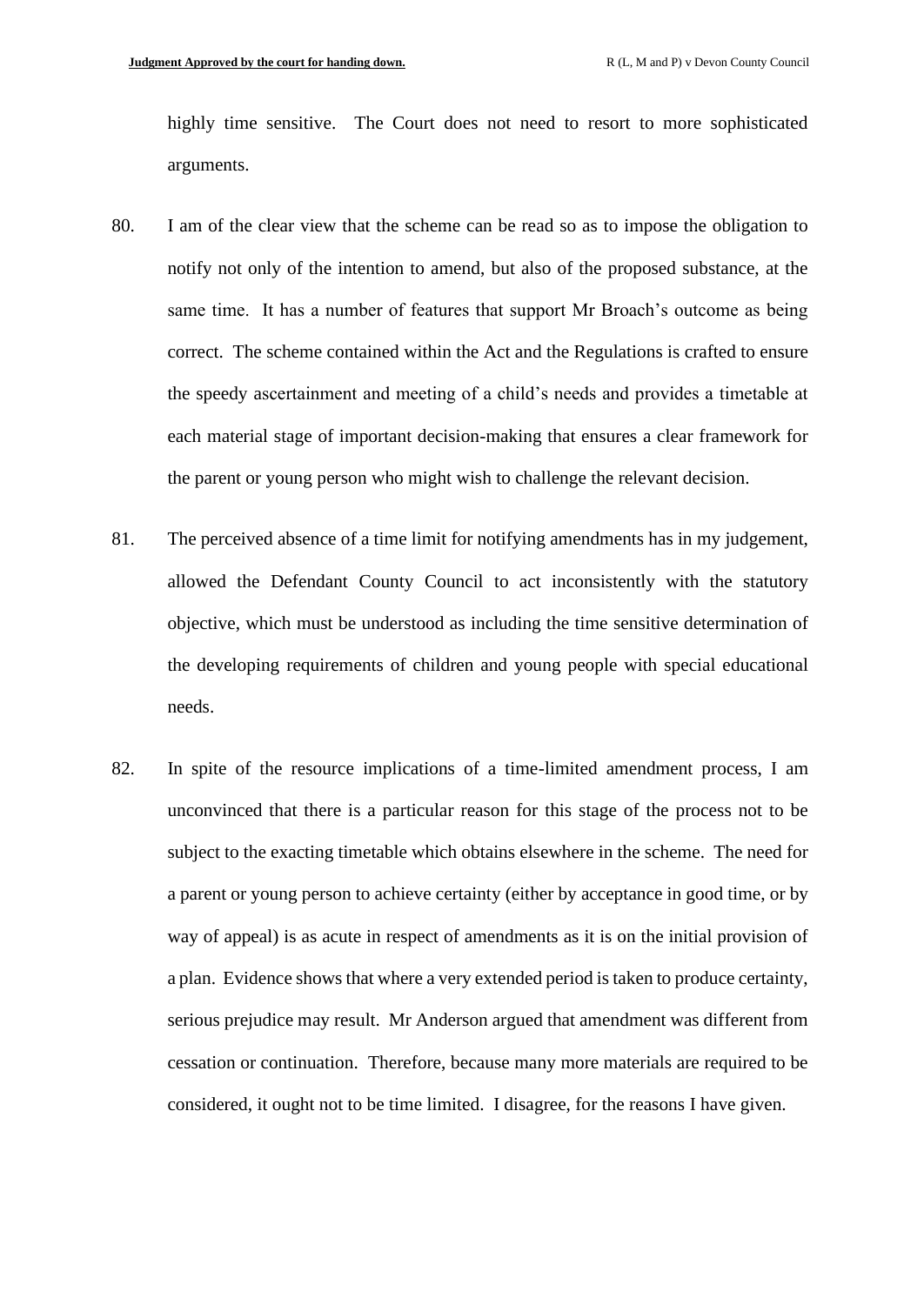83. As a footnote, it appears that the provisions of the predecessor Regulations directed that the detail of the proposed amendment was to be sent at the same time as the notice indicating an intention to amend. This fortifies the conclusion on the current regulations. There is (*pace* Mr Anderson's submissions), no coherent reason why this change should be introduced, albeit that the Education Act 1996 scheme was necessarily different from that under the 2014 Act. On my reading, there is in any event no omission of the time limit in the current regulations.

#### **SUMMARY OF CONCLUSIONS**

- 84. The central question of the timescale for submitting the proposed amendments to the parents or the young person where the local authority is considering amending an EHC plan is as the Claimants argue it to be. Regulation 20 must be read with Regulation 22; the plain meaning of the word "notify" in Regulation 20 in the context of this statutory scheme means notify the relevant people of the substance of the proposed way forward. In the case of an amendment, that substance includes a draft of the proposed amendments.
- 85. The Claimants do not need the international treaties which were prayed in aid, nor indeed the interesting jurisprudential materials on ambiguity and construction. The context of this scheme, its imperative timeframe and the other provisions of the Act and the Regulations, compel the meaning of "notify" in Regulation 20(10).
- 86. The court is not without sympathy for the resource-led arguments of a local authority, however, the whole of the scheme could be described as resource heavy, and time dependent. That is a clear deduction from the statutory framework, the Regulations and the Code. It is clear that there is throughout this legislation a tension between timing and available resources. That inheres as a result of Parliament's choices, it